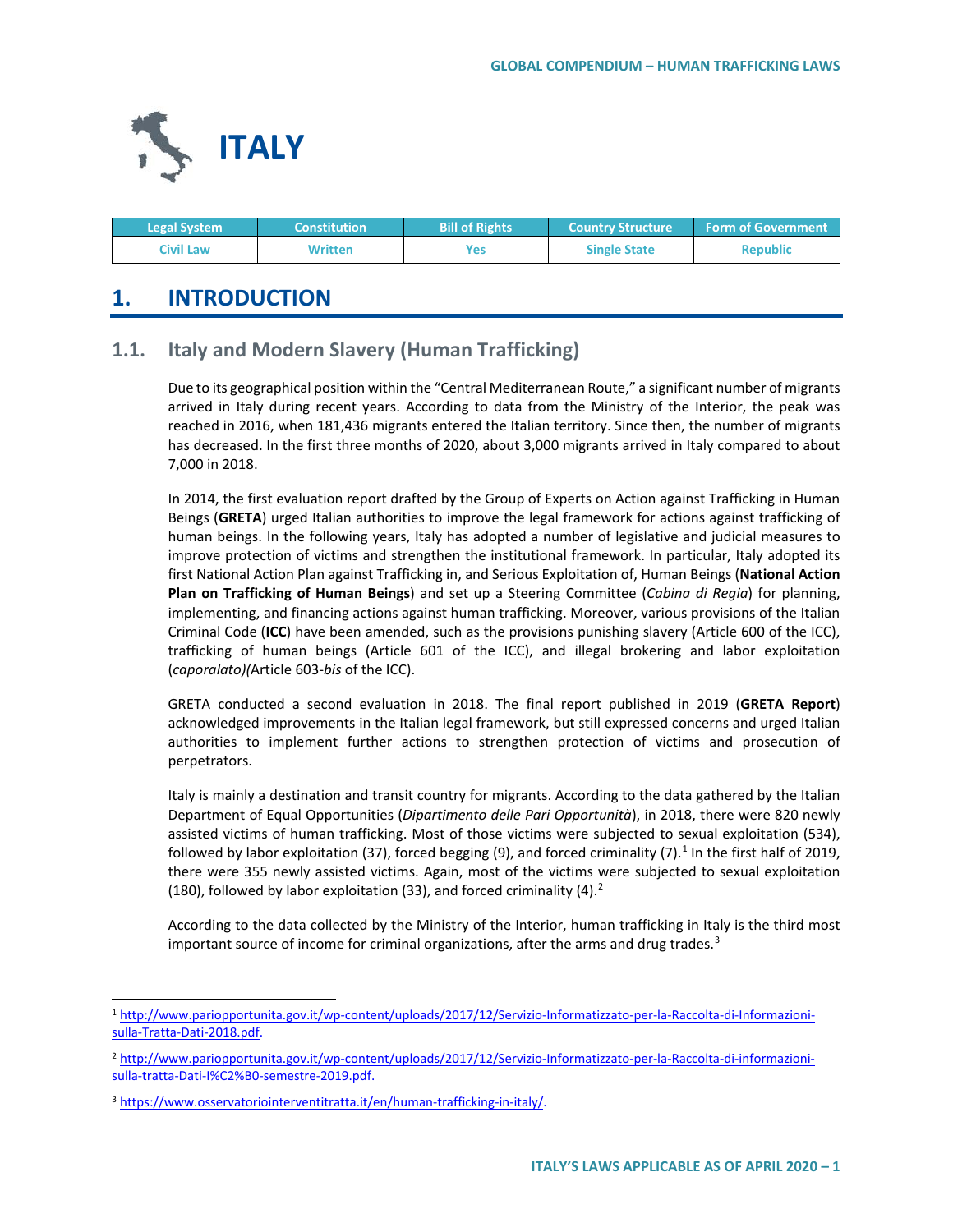Two national public bodies have the primary responsibility to monitor and collect data on human trafficking: (i) the Department of Equal Opportunities (*Dipartimento delle Pari Opportunità*) and (ii) the National Anti-Mafia Directorate (*Direttorato Nazionale Anti-Mafia*). However, insufficient monitoring and lack of data on human trafficking are still critical issues in Italy.

## **1.2. Italy's Policy and Legal Position**

Following the implementation of the 2016 National Action Plan on Trafficking of Human Beings, Italy has taken a multi-disciplinary approach to combat human trafficking by establishing a Steering Committee. The Department of Equal Opportunities leads the Steering Committee, which has the purpose of planning, financing, and implementing measures to fight human trafficking in Italy. The Steering Committee has representatives from various Ministries, the National Anti-Mafia Directorate, various police corps, and regional and local authorities. Trade unions and NGOs have also been invited to meetings of the Steering Committee as consultants.

Italy has ratified various international treaties and implemented a number of EU Directives on human trafficking. During its membership on the UN Security Council in 2017, Italy made the fight against human trafficking a priority. In November 2017, under the Italian Presidency, the UN Security Council unanimously adopted Resolution 2388 on human trafficking in areas affected by armed conflicts.<sup>[4](#page-1-0)</sup>

# **2. OVERVIEW OF ITALY'S LEGAL APPROACH TO COMBATING MODERN SLAVERY AND HUMAN TRAFFICKING**

## **2.1. Italy's Regional and International Law Obligations**

#### *2.1.1. Fundamental human rights*

Italy is a founding member of the Council of Europe, an international human rights organization. Italy has ratified various international conventions dealing with human trafficking, such as the UN Convention for the Suppression of the Traffic in Persons and of the Exploitation of the Prostitution of Others (year of ratification: 1966), the European Convention on Human Rights (1955); the ILO Convention 105/1957 for the Abolition of Forced Labour (1967); the UN International Covenant on Civil and Political Rights (1977); and the Charter of Fundamental Rights of the European Union of 2000, prohibiting slavery or servitude, forced labor, and trafficking in human beings.

#### *2.1.2. Slavery and trafficking*

Italy has ratified a number of international conventions, such as the UN Convention Against Transnational Organized Crime and its Protocol to Prevent, Suppress and Punish Trafficking in Persons, Especially Women and Children, ratified in 2006. At the European level, by Law No. 108 of 2 July 2010, Italy ratified the Council of Europe Convention on Action against Trafficking in Human Beings adopted in 2005.

Moreover, by means of Legislative Decree No. 24 of 2 March 2014, Italy implemented Directive 2011/36/EU of the European Parliament and Council on Preventing and Combating Trafficking in Human Beings and Protecting its Victims.

<span id="page-1-0"></span> <sup>4</sup> [http://unscr.com/en/resolutions/doc/2388.](http://unscr.com/en/resolutions/doc/2388)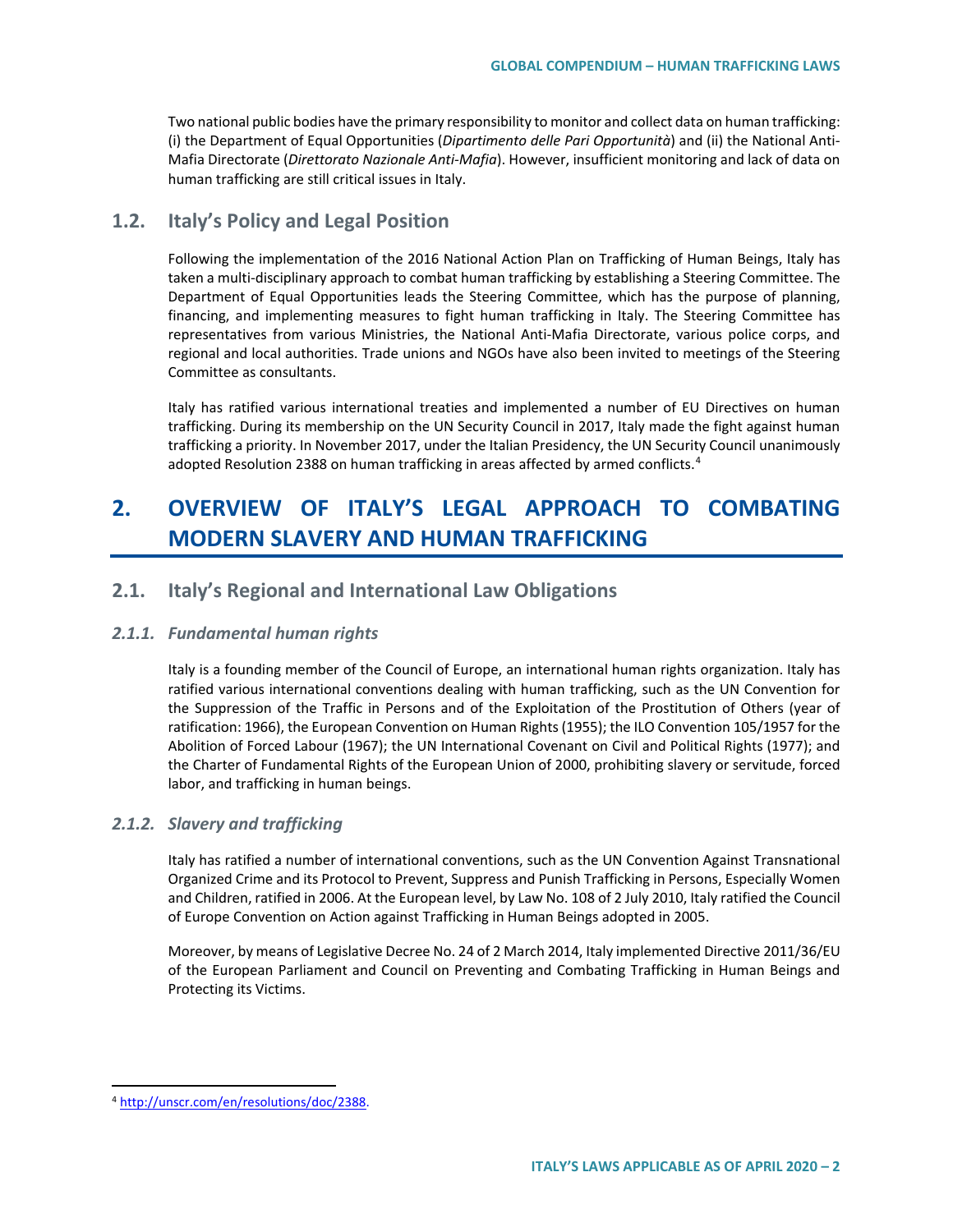#### *2.1.3. Effect under Italy's law*

According to the Italian Constitution, Italy conforms to the generally recognized principles of international law (*diritto consuetudinario internazionale*). To be effective and binding, international treaties must be ratified through a ratification law and a ratification act.

With regard to EU law, the automatic applicability of certain provisions and obligations in Italy depends on the type of EU legislative tool used. EU Regulations are directly applicable in Italy, while domestic law is needed to implement EU Directives. Many EU provisions relating to human trafficking are contained in EU Directives.

Italy is a civil law country. Therefore, most criminal or civil provisions protecting human rights and prohibiting human trafficking derive from Italian law or the Constitution.

## **2.2. Human Rights Protections Under Italy's Law**

The Italian Constitution identifies and protects various fundamental human rights. According to Article 2 of the Italian Constitution, "*the Republic recognizes and guarantees the inviolable rights of the person, both as an individual and in the social groups where human personality is expressed. The Republic expects that the fundamental duties of political, economic and social solidarity be fulfilled.*"

Moreover, Italy has ratified various international Conventions and Treaties protecting human rights.

## **2.3. Criminalization of Modern Slavery**

Various provisions of the ICC punish modern slavery and human trafficking, including Articles 600 ("Placing or holding a person in conditions of slavery or servitude"), 601 ("Trafficking in persons"), 602 ("Purchase and sale of slaves"), and 603-*bis* (Illegal brokering and labor exploitation of human beings).

## **2.4. Supply Chain Reporting**

No specific law regulates human rights supply chain reporting in Italy. However, after Italy's implementation of Directive 2014/9[5](#page-2-0)/EU<sup>5</sup> relating to disclosure of non-financial and diversity information by large undertakings and groups (**Non-Financial Reporting Directive** or **NFR Directive**), certain entities are subject to reporting obligations relating to, *inter alia*, protection of human rights.

## **2.5. Investigation, Prosecution, and Enforcement**

#### *2.5.1. Investigation and prosecution of criminal offenses*

In Italy, a public prosecutor (*Pubblico Ministero*) investigates and prosecutes criminal offences. However, a judge (*Giudice delle Indagini Preliminari* or *Giudice dell'Udienza Preliminare*, depending on the circumstances) decides whether to judicially prosecute an individual for a criminal offence.

#### *2.5.2. Mutual assistance/international cooperation*

By means of Legislative Decree No. 34 of 15 February 2016, Italy implemented EU Council Framework Decision 2002/465/JHA in relation to joint investigation teams (**JTS**) set up for a fixed period following an agreement between EU countries.

<span id="page-2-0"></span> <sup>5</sup> [https://eur-lex.europa.eu/legal-content/EN/TXT/PDF/?uri=CELEX:32014L0095&from=IT.](https://eur-lex.europa.eu/legal-content/EN/TXT/PDF/?uri=CELEX:32014L0095&from=IT)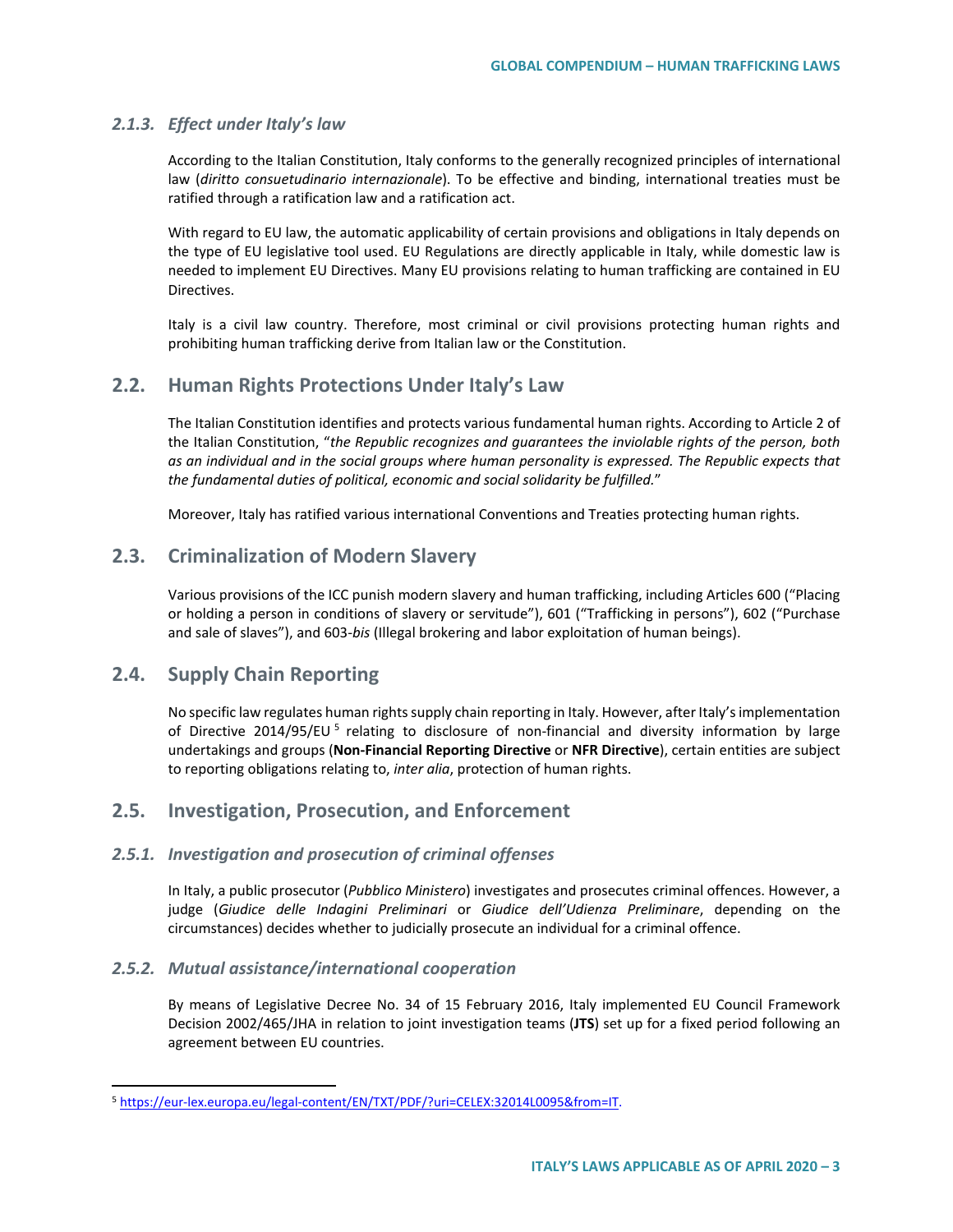The National Action Plan on Trafficking of Human Beings refers to cooperation with Europol and Interpol, the possible use of JTS, and bilateral agreements with certain countries for the repatriation of their citizens. Moreover, a Working Group on International Cooperation has been set up under the direction of the Ministry of Foreign Affairs.

# **3. ITALY'S FEDERAL CRIMINAL OFFENSES RELATING TO SLAVERY, SLAVERY-LIKE CONDITIONS, AND HUMAN TRAFFICKING**

## **3.1. Overview of Criminal Offenses**

The ICC contains various criminal offenses and penalties relating to human trafficking. Articles 600, ff., of the ICC are the main provisions targeting human trafficking.<sup>[6](#page-3-0)</sup> The offenses are punishable by a maximum and minimum penalty of imprisonment and pecuniary fines, as the case may be, which may vary depending on the existence of aggravating or mitigating circumstances.



Italian criminal law-makers have been very active recently in the field of anti-human-trafficking.

To begin with, Legislative Decree No. 24 of 4 March 2014, implementing Directive 2011/36/EU of the European Parliament and the Council on Preventing and Combating Trafficking in Human Beings and Protecting its Victims, amended Articles 600 (Placing a person in a position of slavery or servitude) and 601 (Trafficking in persons) of the ICC. Furthermore, it set the ground for the adoption of a National Action Plan on Trafficking of Human Beings, including compensation to victims of trafficking from an *ad hoc* State Fund, and a targeted program for assisting victims of trafficking.

Another legislative effort encompasses Law No. 199 of 29 October 2016 on "Provisions to counter the phenomena of undeclared employment, exploitative labor in agriculture and the realignment of wages in the agricultural sector*,*" which amended Article 603-*bis* of the ICC (illegal brokering and labor exploitation)

<span id="page-3-0"></span><sup>&</sup>lt;sup>6</sup> Italy is a single state and does not have a federal system. As a result, it does not have state or territory laws applicable to human trafficking.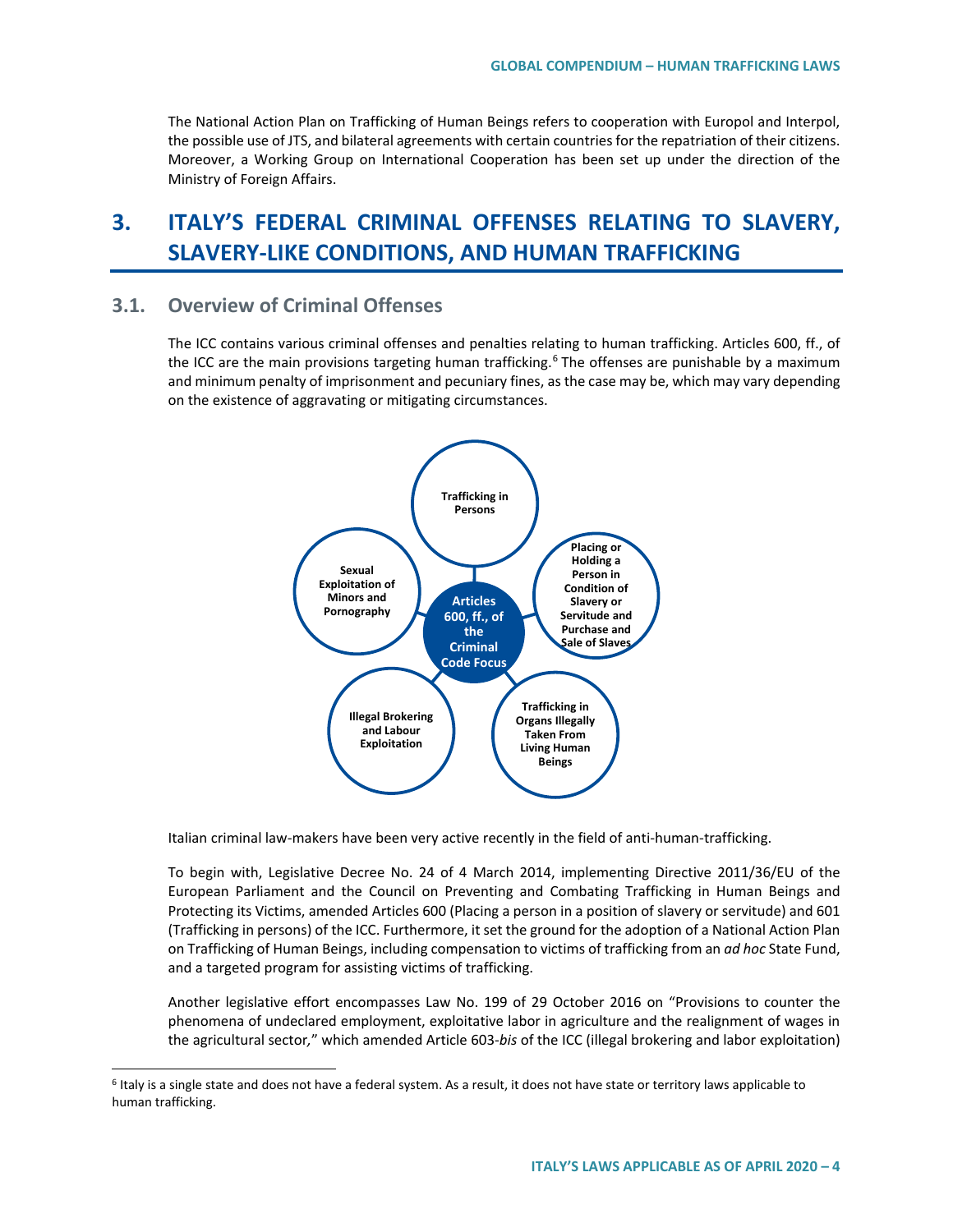and criminalized labor exploitation irrespective of the presence of a broker. Additionally, it placed administrative responsibility onto legal entities and provided for mandatory forfeiture of money, goods, and profits under this offence. Workers who are victims of offences under Law No. 199 of 29 October 2016 can apply for a payment from an *ad hoc* State Fund.

• Law No. 47 of 7 April 2017 on "Provisions concerning the protection measures of third-country unaccompanied children" is of interest, too. Article 17 on "Child victims of trafficking," sets forth a specific assistance program targeted at children who have been trafficked, which includes damage awards.

By means of the Decree of the President of the Council of Ministers of 16 May 2016, a "Single program for the emergence, assistance and social integration of victims of trafficking and exploitation" (*i.e*., victims of crimes under Articles 600 and 601 of the ICC) has been passed. It aims to further build on and replace certain projects under Legislative Decree No. 286 of 25 July 1998 (**Italian Consolidated Immigration Act**).

In addition, several secondary sources of law with an international focus on human trafficking have been recently adopted:

- 1. Legislative Decree No. 142 of 18 August 2015 on common procedures for the recognition and revocation of the status of international protection, which added victims of human trafficking to the list of "vulnerable persons" whose applications for international protection must receive priority; and
- 2. Law Decree No. 113 of 4 October 2018 on international protection, immigration, and public security, converted into Law No. 132 of 1 December 2018, which amended certain provisions of the Italian Consolidated Immigration Act and Legislative Decree No. 142 of 18 August 2015. In summary, the new law allows Police Headquarters to issue temporary residence permits for humanitarian reasons to foreign citizens seeking asylum as victims of domestic violence or serious work exploitation, persons in urgent need of medical care, persons coming from a country that is in a temporary situation of natural disaster, and persons who have performed acts of high civic value.

## **3.2. Slavery Offenses Under the Criminal Code**

### *3.2.1. General*

Generally, slavery offences under the ICC are mainly regulated under Articles 600, 601, and 602, which fall under the broader family of "Offenses against an individual's freedom*,*" as recently amended by, *inter alia*, Legislative Decree No. 21 of 1 March 2018.

According to Article 600 of the ICC, named "Placing or holding a person in conditions of slavery or servitude":

1. whoever exerts on any other person powers and rights corresponding to:

ownership; placing or holding any other person in conditions of continuing enslavement, sexually exploiting such person, imposing coerced labor or forcing said person into begging, or into unlawful conduct;

- 2. that result in exploiting such persons or in having their organs unlawfully removed;
- 3. shall be punished with imprisonment from eight to 20 years.

The placement or maintenance in a position of slavery occurs when use is made of violence, threat, deceit, abuse of power, or exploitation of a position of vulnerability; or when anyone takes advantage of a situation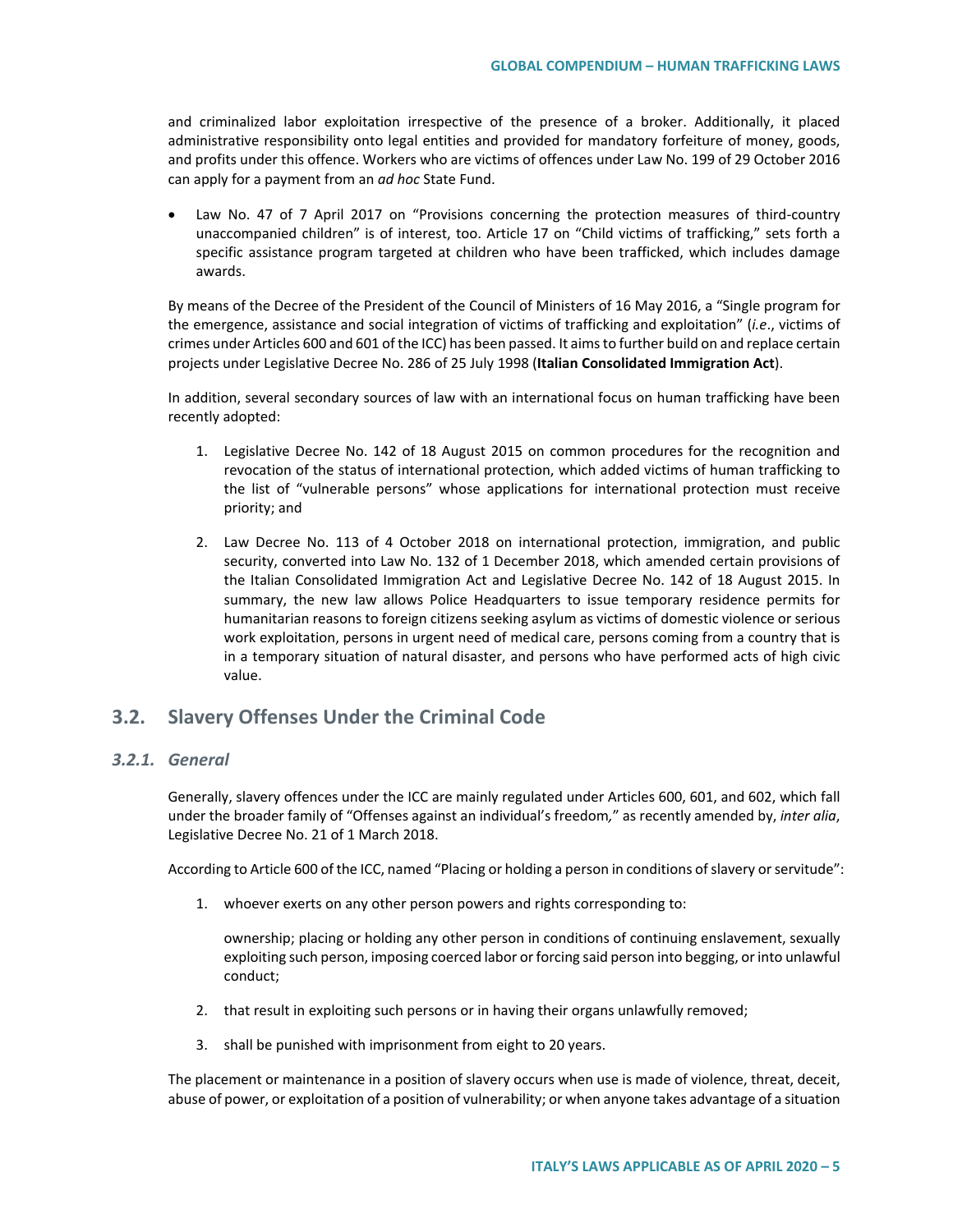of physical or mental inferiority and poverty; or when money is promised, payments are made, or other kinds of benefits are promised to those who are responsible for the person in question (Article 600, paragraph 2 of the ICC).

Under Article 601 of the ICC, named "Trafficking in persons":

- 1. whoever recruits, introduces into the territory of the State, transfers outside that territory, transports, yields authority over a person to another person, offers lodging to one or more persons who are in the conditions specified in Article 600, or performs this conduct against one or more persons by deceit, violence, threats, abuse of authority or taking advantage of a situation of vulnerability, or of a weaker physical or mental condition or a condition of need, or by promising or giving money or of any other advantage to the person having control over that person;
- 2. for the purpose of inducing or forcing a person to perform work, sex, or begging or, in any case, to perform unlawful activities entailing the person's exploitation or removal of organs;
- 3. is punished with imprisonment from eight to 20 years;
- 4. the same penalty shall apply to whoever, even without using those means, performs the prohibited conduct against a minor;
- 5. commanders and officers of a national or foreign vessel who commit any of the prohibited conduct are also criminally punished.

Finally, according to Article 602 of the ICC, named "Purchase and sale of slaves":

- 1. whoever, if outside the scope of Article 601 of the ICC, purchases, sells, or transfers title over a person who falls under Article 600 of the ICC;
- 2. is punished with imprisonment from eight to 20 years.

Acting with the intent to accomplish the prohibited conduct is sufficient for the action to constitute human trafficking. In such a case, the punishment is mitigated. Different aggravating circumstances are stipulated in the ICC, such as, *inter alia*, human trafficking against minors, crimes committed by an organized group or mafia, and crimes perpetrated by relatives. When these circumstances are applicable, the punishment is increased by an additional one-third up to an additional two-thirds.

| <b>HUMAN TRAFFICKING PENALTIES IN ITALY</b>                                                                                                                                                                                                                                        | <b>Duration of imprisonment</b>          |
|------------------------------------------------------------------------------------------------------------------------------------------------------------------------------------------------------------------------------------------------------------------------------------|------------------------------------------|
| Placing or holding a person in conditions of slavery or servitude<br>(Article 600 of the ICC)                                                                                                                                                                                      | 8 to 20 years                            |
| Trafficking in persons (Article 601 of the ICC)                                                                                                                                                                                                                                    | 8 to 20 years                            |
| The crime (Article 601 of the ICC) is perpetrated by a ship's captain<br>or officer                                                                                                                                                                                                | Up to one-third more                     |
| For the crew working on a ship within which the crime (Article 601)<br>of the ICC) was perpetrated                                                                                                                                                                                 | 3 to 10 years                            |
| Purchase and sale of slaves (Article 602 of the ICC)                                                                                                                                                                                                                               | 8 to 20 years                            |
| In all cases under Articles 600, 601, and 602 of the ICC, if (i) the<br>victim is a minor; (ii) the crime is perpetrated in connection with<br>slavery or sales of organs; or (iii) the conduct severely threatens or<br>harms the life or physical or mental health of the victim | Increased from one-third to one-<br>half |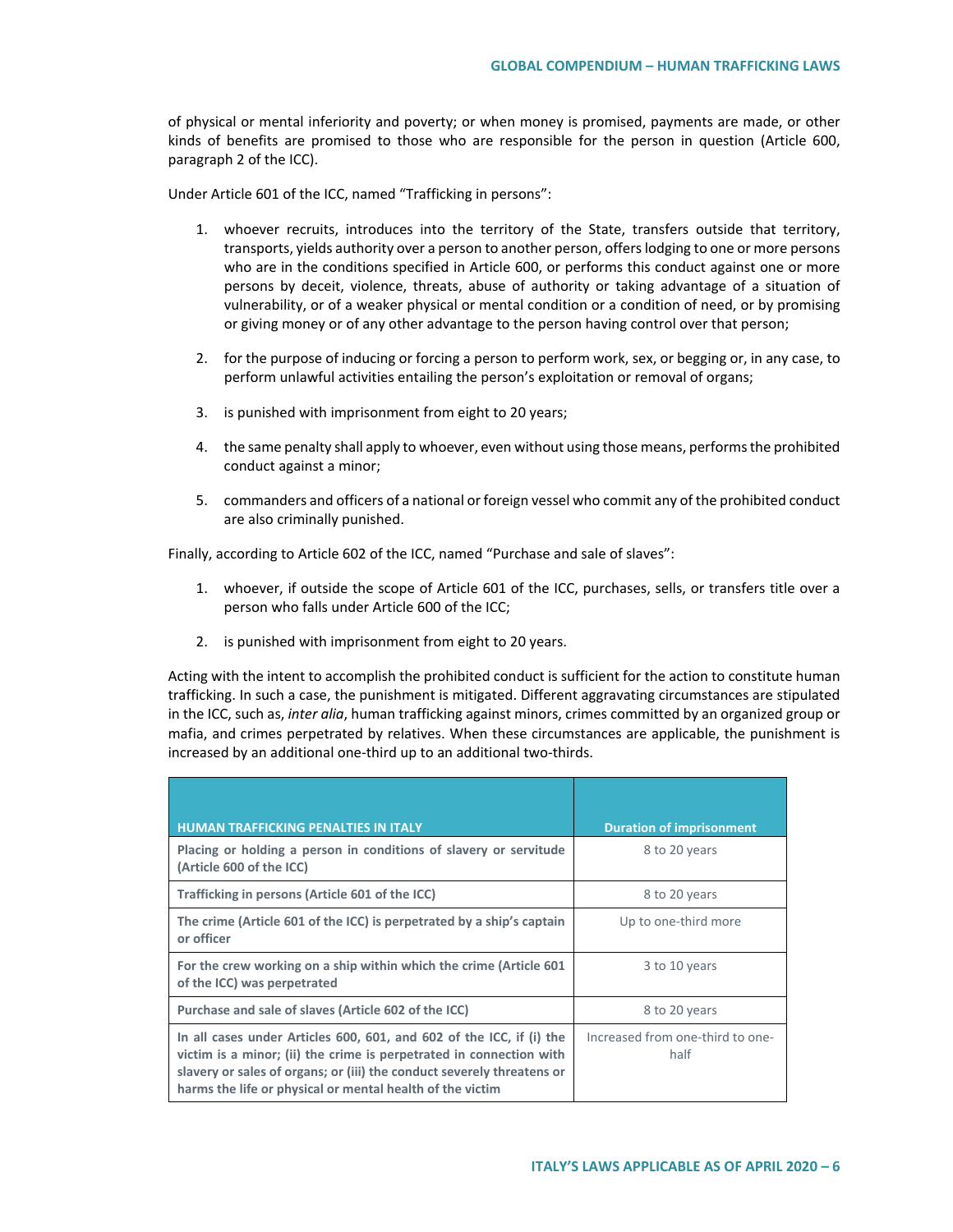| <b>HUMAN TRAFFICKING PENALTIES IN ITALY</b>                                                                                                                                                                                                           | <b>Duration of imprisonment</b>           |
|-------------------------------------------------------------------------------------------------------------------------------------------------------------------------------------------------------------------------------------------------------|-------------------------------------------|
| In all cases under Articles 600, 601, and 602 of the ICC, if crimes are<br>committed with forgery of administrative documents                                                                                                                         | Increased from one-third to one-<br>half  |
| In all cases under Articles 600, 601, and 602 of the ICC, if the victim<br>is less than 16 years old                                                                                                                                                  | Increased from one-half to two-<br>thirds |
| In all cases under Articles 600, 601, and 602 of the ICC, if the victim<br>is a minor and if perpetrated by a relative, a public officer, or a<br>person who has custody, or if committed against a minor with a<br>disability                        | Increased from one-half to two-<br>thirds |
| In all cases under Articles 600, 601, and 602 of the ICC, if the crimes<br>are committed with the use of narcotic substances, alcohol, or<br>other substances dangerous for the health of the victim or if<br>committed against three or more victims | Increased from one-half to two-<br>thirds |

Finally, Article 12 of the Italian Consolidated Immigration Act concerning Access to the Territory, Stay, Residence, and the Removal of Foreigners prohibits smuggling of people. It provides that whoever illegally smuggles or facilitates the entry of foreigners into Italy is punished with imprisonment from one to five years and a fine up to EUR 15,000. The punishment is harsher if this criminal conduct is performed to force foreigners into prostitution or other forms of sexual or labor exploitation or to exploit foreign minors into the performance of illegal acts.

## *3.2.2. Extraterritorial application*

Articles 6-10 and 604 of the ICC have extraterritorial scope and permit the prosecution in Italy of Italian persons and foreigners conspiring in the crime with Italian persons regardless of where (out of Italy) the conduct constituting an offence occurs. The same applies if the victim is an Italian person.

The extraterritorial jurisdiction of Italian courts extends to all forms of human trafficking and attempted human trafficking. The public prosecutor can prosecute a person in Italy under Italian law regardless of whether the conduct constituting the offense, or its consequences, occurred in Italy.

## **3.3. Slavery-Like Offenses in Italy's Legal Order**

## *3.3.1. Servitude*

Article 600 of the ICC punishes "Placing or holding a person in a condition of slavery or servitude." The punishable conduct is defined as:

- 1. exercising over a person powers corresponding to those of the right of ownership;
- 2. placing or holding a person in continuous subjection (realized through violence, threat, deception, abuse of authority, or profit from a situation of vulnerability, physical or mental inferiority, or a situation of necessity, or by the promise or payment of sums of money or other advantages to someone who has authority over the person), forcing the victim to perform work, sexual services, begging, or any other illegal activity that involves exploitation, or to undergo organ removal.

The perpetrator is punished with imprisonment from eight to 20 years.

Finally, under Article 602 of the ICC, whoever trades or sells a person in a state of servitude is equally punished.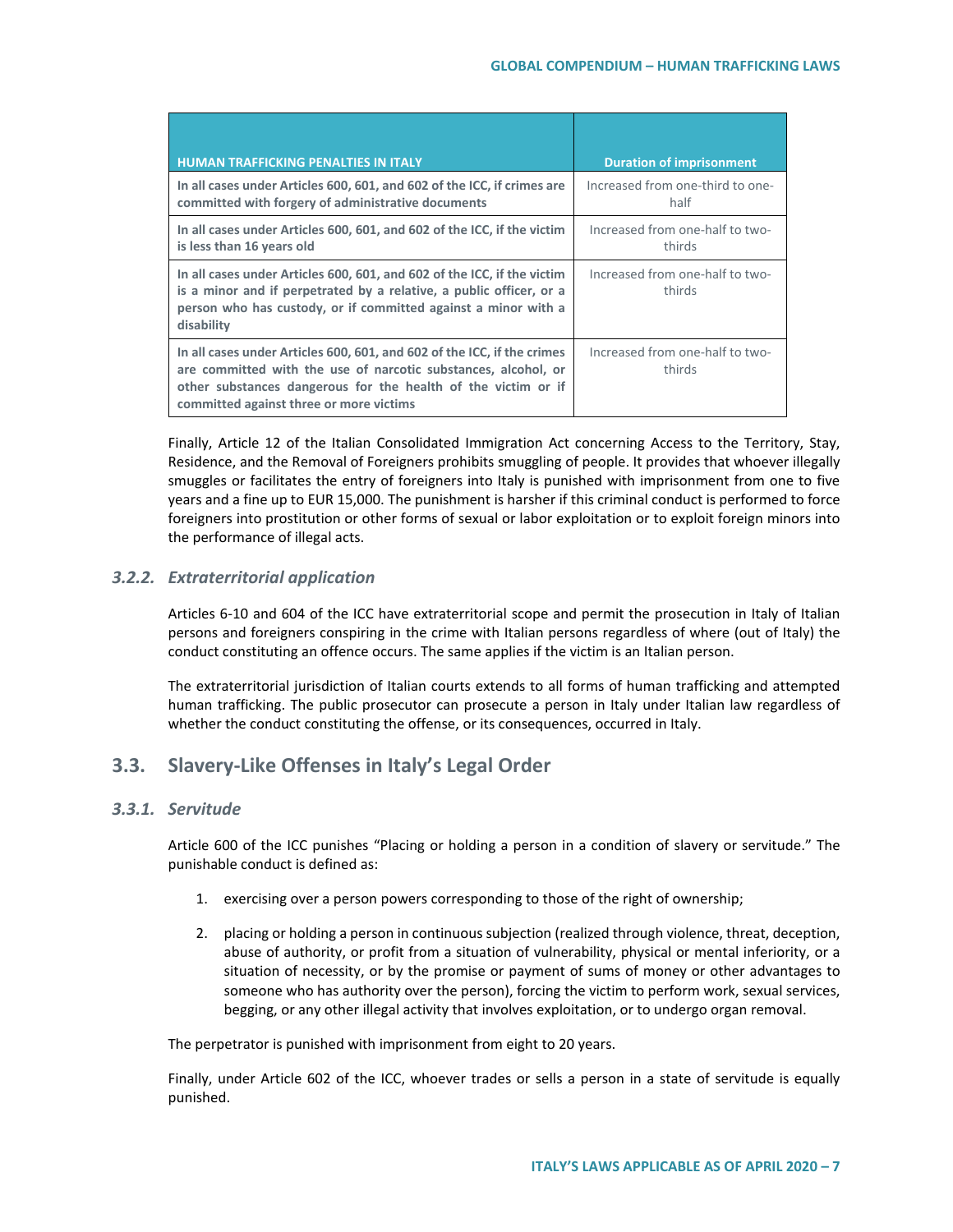#### *3.3.2. Forced labor*

Article 603-*bis* of the ICC addresses "Illicit intermediation and work exploitation."

This Article makes it a crime:

- 1. to recruit workers on behalf of third parties under exploitative conditions, taking advantage of the workers' state of need;
- 2. to use, hire, or employ workers*—*including by means of an intermediary*—*exploiting them and taking advantage of their state of need;
- 3. indicators of exploitation are: (i) repeated payment of wages excessively below the level fixed by national collective agreements or disproportionate to the quantity and quality of performed work; (ii) repeated violation of regulations concerning working time, weekly off time, compulsory leave, and holidays; (iii) violation of workplace safety and hygiene regulations; and (iv) degrading working conditions, methods of surveillance, or housing conditions.

The perpetrator is punished with imprisonment from one to six years, plus a fine from EUR 500 up to EUR 1,000 for each recruited worker. Punishment is five to eight years of imprisonment, on top of a fine from EUR 1,000 up to EUR 2,000 for each recruited worker if the crime is committed by means of violence or threat.

Specific aggravating circumstances include when: (i) the number of recruited workers is more than three; (ii) one or more recruited persons are minors of non-working age; and (iii) the offence has exposed exploited workers to seriously dangerous tasks and working conditions.

Article 603-*ter* of the ICC also provides for particularly severe additional punishments, such as disqualification from managing corporations and enterprises.

Forced labor is also punished under the Italian Consolidated Immigration Act. Article 22, paragraphs 12 and 12-*bis* of the Italian Consolidated Immigration Act (Employment and exploitation of illegally staying thirdcountry nationals) punishes the employment of foreigners without the residence permit required under Article 22 of the Italian Consolidated Immigration Act or whose permit has expired without applying for the renewal in accordance with the law, been revoked, or been withdrawn. Punishment for this offence ranges from six months to three years of imprisonment, plus a fine of EUR 5,000 for each employed worker.

Furthermore, Article 12, paragraph 5, of the Italian Consolidated Immigration Act, which concerns "Aiding and abetting of illegal immigration" with reference to foreign nationals only, works as a residual provision. It punishes the facilitation of the illegal stay of a foreign national to gain an unfair profit from the illegal condition of the foreigner. Punishment is imprisonment up to four years, plus a fine up to EUR 15,000.

#### *3.3.3. Deceptive recruiting for labor or services*

The ICC does not specifically make deceptive recruitment a crime. However, Articles 600 and 603*-bis* of the ICC on forced labor are broad enough to cover such an offense.

#### *3.3.4. Early and forced marriage*

Article 84 of the Italian Civil Code stipulates that minors, defined as those under 18 years of age, do not qualify to enter into a marriage. Only upon court decree can a minor at least 16 years old enter into a marriage.

The ICC recently for the first time has added the offence of early and forced marriage.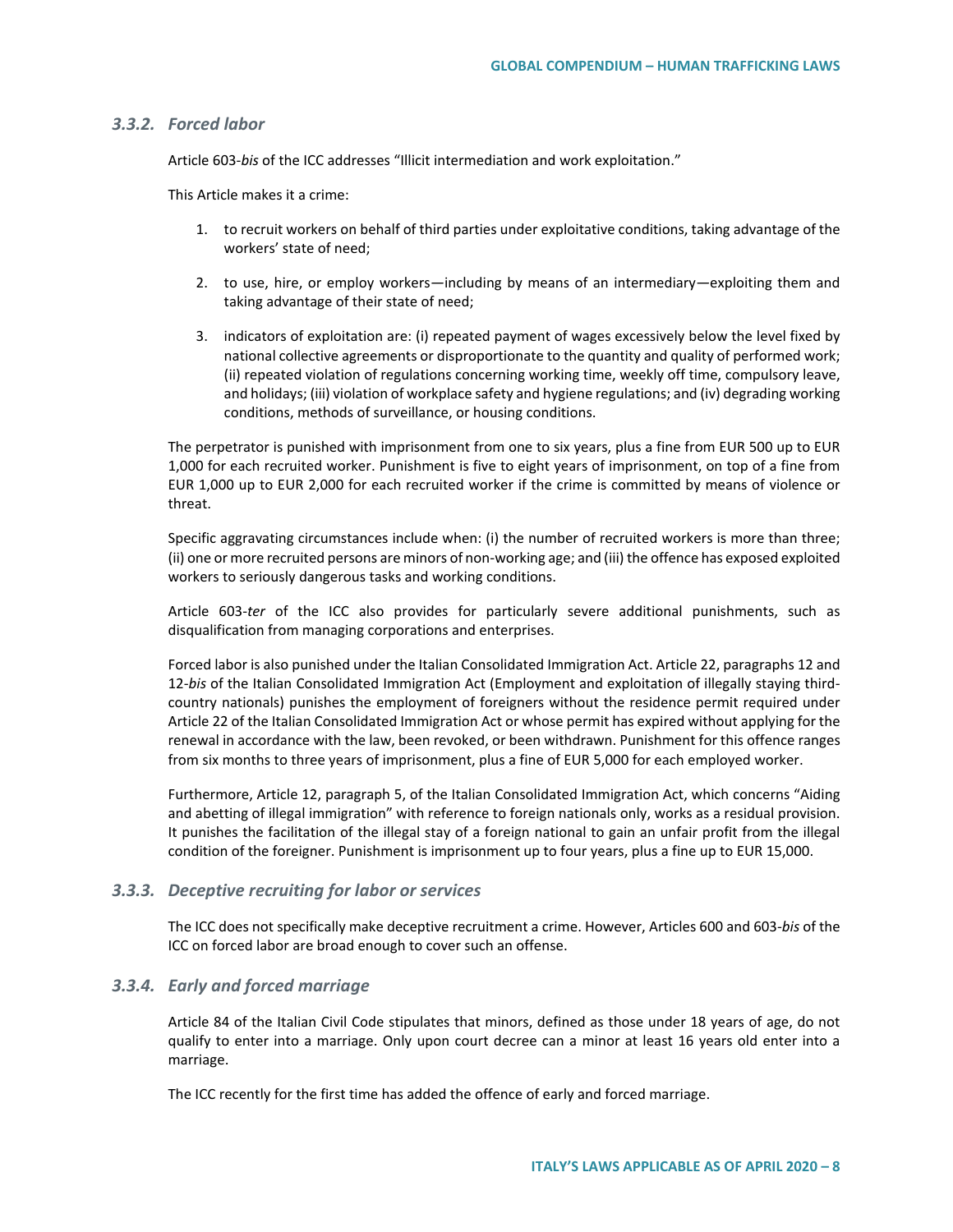Pursuant to Article 558-*bis* of the ICC:

- 1. whoever forces anyone to enter into a marriage or a civil union using violence or resorting to threats is punished with imprisonment from one to five years;
- 2. the same punishment applies to whoever induces someone to contract a marriage or a civil union by taking advantage of vulnerabilities, psychological inferiority, or a state of necessity, or by abusing a family or working relationship or other authority over another person;
- 3. if the criminal conduct involves a minor, the punishment is increased;
- 4. the offence applies to Italian citizens, whether they are the perpetrators or the victims.

#### *3.3.5. Debt bondage*

The ICC does not specifically make debt bondage a crime. However, Articles 600 and 603*-bis* of the ICC on forced labor are broad enough to encompass such an offense.

#### *3.3.6. Any other relevant offenses*

Italy has no other relevant slavery-like offences.

*3.3.7. Extraterritorial application of the offenses*

Refer to Section 3.2.2.

### **3.4. Human Trafficking/Smuggling-Related Criminal offenses**

#### *3.4.1. International and domestic trafficking/smuggling of people*

Under Italian Law, two specific offenses make human trafficking a crime: (i) "Trafficking in persons" (as in Article 601 of the ICC; refer to Section 3.1.); and (ii) "Smuggling of migrants" (as in Article 12 of the Italian Consolidated Immigration Act; refer to Section 3.2.1.). The common ground for both crimes is to have individuals unlawfully enter Italy. Only Article 601 prohibits the subsequent exploitation of the trafficked persons.

In general, it is a crime:

- 1. To recruit, bring into Italian territory, transfer outside Italy, transport, yield authority over a person onto another person, or shelter persons who are in a condition of servitude;
- 2. when committed with deceit, violence, threats, or abuse of authority, or by taking advantage of a person's vulnerability, weaker physical or mental condition, or a condition of need, or by promising or giving money or any other advantage to a person having control over that person.

This crime is punished with imprisonment from eight to 20 years, subject to aggravating circumstances. For instance, the penalty may increase by one-third up to one-half more if: (i) the victim is a minor; (ii) the crime is perpetrated with the intent to enslave persons or to sell organs; (iii) the conduct threatens or attempts to severely harm the victim's life or physical or mental health. The penalty may increase by one-half up to two-thirds more if: (a) the victim is less than 16 years old; (b) the victim is a minor and the crime is perpetrated by a relative, a public officer, or a person who has custody over the minor, or the minor has a physical or psychological infirmity; or (c) crimes are committed by using narcotic substances, alcohol, or other substances dangerous for the victim's health.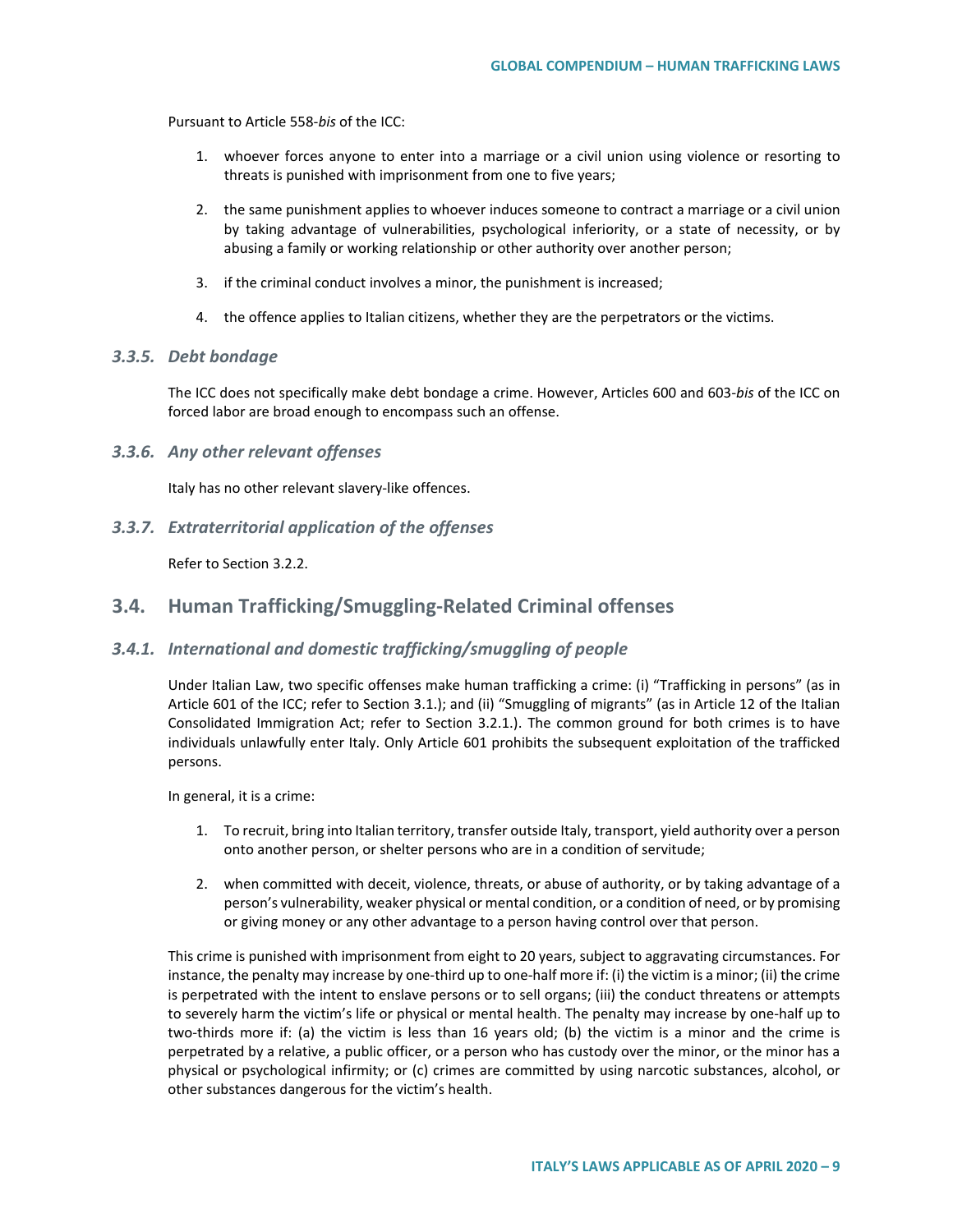#### *3.4.2. International and domestic trafficking in children*

From an international perspective, in 2014, the European Commission launched a project called **TEMVI** (Trafficked and Exploited Minors Between Vulnerability and Illegality) involving several Member States, including Italy. The Member States were required to identify and report*—*after three years of monitoring which sectors appeared more profitable for criminal organizations trafficking in children. Italy's response was prostitution.

From a domestic perspective, the ICC has no specific offense only for trafficking in children. Trafficking in children is punished as an aggravated form of trafficking in persons under Articles 601 and 603-*bis* of the ICC.

#### *3.4.3. Victim harboring*

The ICC has no specific offence named "Victim harboring." However, such an offense may fall under "trafficking in persons" as provided for by Article 601 of the ICC.

### *3.4.4. Extraterritorial application of human trafficking and smuggling offenses*

Refer to Section 3.2.2.

#### *3.4.5. International and domestic organ trafficking*

Law No. 236 of 11 December 2016 made unlawful organ trafficking a crime. It then was included in Article 601*-bis* of the ICC, entitled "Organ trafficking taken from a living person."

According to Article 601-*bis* of the ICC:

- 1. Whoever unlawfully trades, sells, purchases or, in any way and under any title, provides or trades organs or parts of organs taken from a living person is punished with imprisonment from three to 12 years and a fine from EUR 50,000 to EUR 300,000;
- 2. Whoever brokers the donation of organs from a living person with the goal to obtain an economic advantage is punished with imprisonment from three to eight years and a fine from EUR 50,000 to EUR 300,000;
- 3. Persons who practice a healthcare profession and engage in this crime will permanently lose their practicing license;
- 4. Unless amounting to a more serious crime, whoever organizes or advertises travel or advertises or disseminates by whatever means announcements in connection with the trafficking of organs or parts of organs is punished with imprisonment from three to seven years and a fine from EUR 50,000 to EUR 300,000.

## **3.5. Online Exploitation of Children Offenses**

The ICC does not specifically make online exploitation of children a crime.

However, Articles 600*-bis*–600-*quinquies* of the ICC address child prostitution in various forms.

Under Article 600-*ter* of the ICC, whoever uses minors to make pornographic materials or recruits or induces minors to take part in pornographic entertainment is punished with imprisonment from six to 12 years and a fine from EUR 24,000 to EUR 240,000.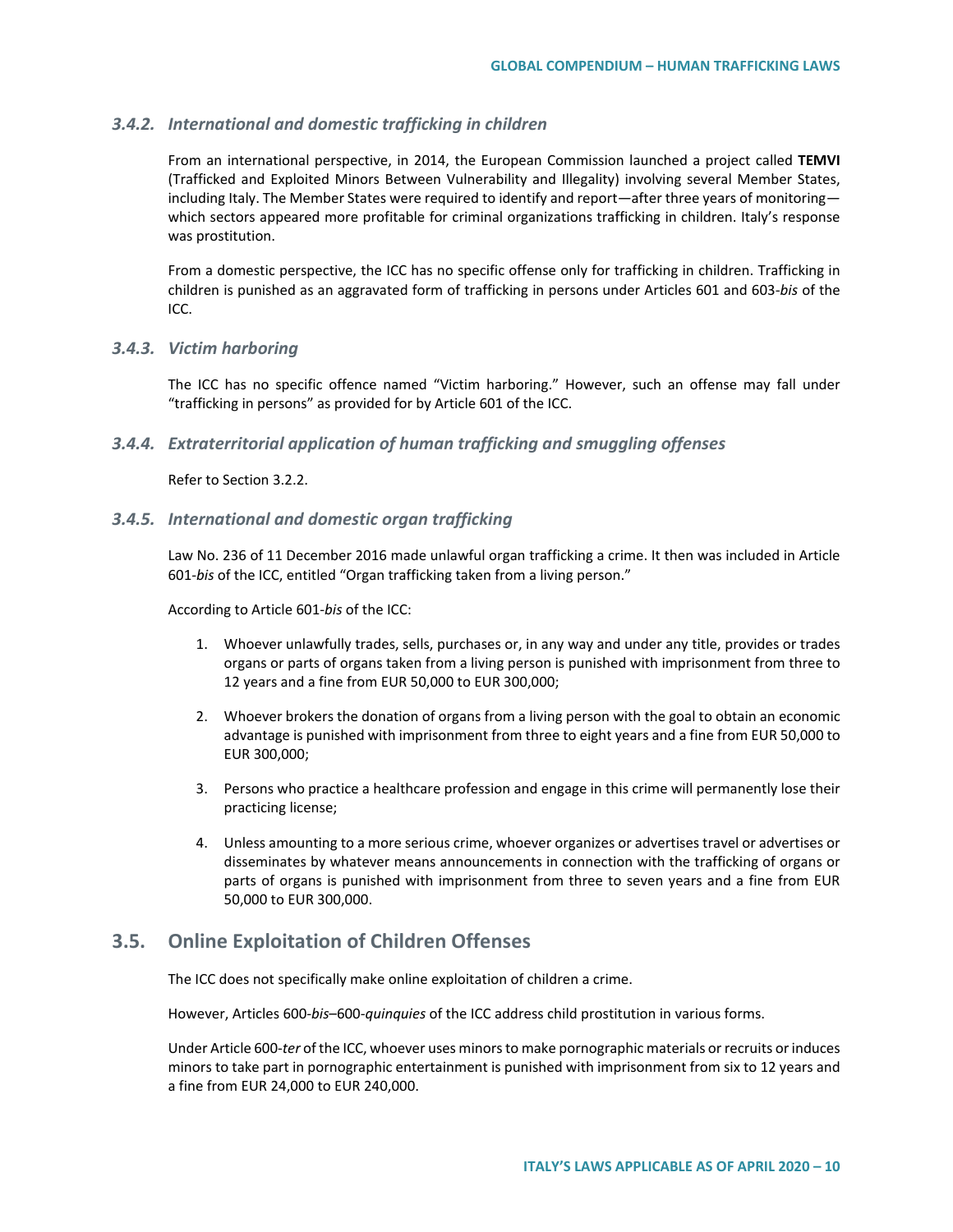Article 600-*ter* of the ICC also punishes the recipients of child pornography and those who advertise it.

## **3.6. Child Sex Tourism Offenses**

Article 600-*bis* of the ICC punishes "Child prostitution" meaning prostitution by underage individuals (*i.e*., younger than 18 years of age).

Under Article 600-*bis* of the ICC, whoever recruits or prompts a minor to prostitution or favors, exploits, manages, organizes, or exerts control over the prostitution of a minor or takes profit from it is punished with imprisonment from six to 12 years and a fine from EUR 15,000 to EUR 150,000.

Unless amounting to a more serious crime, whoever commits sexual acts with a minor by giving money or other benefits (even if just as a promise) is punished with imprisonment from one to six years and a fine from EUR 1,500 to EUR 6,000.

Aggravating and alleviating circumstances may apply.

Article 600-*quinquies* of the Italian Civil Code specifically prohibits tourism connected to the exploitation of child prostitution, as defined in Article 600-*bis*. The perpetrator is punished with imprisonment from six to 12 years and a fine from EUR 15,493 to EUR 154,937.

## **4. ITALY'S SUPPLY CHAIN REPORTING LEGISLATION**

No specific law requires supply chain reporting in Italy. However, legal provisions introduced in compliance with certain United Nations principles and European Union legislative initiatives focus on the inclusion of aspects related to the sustainability principle and the ESG elements (*i.e*., environment, social, and governance elements) in the corporate strategies of large companies and groups.

In the last few years, Italy has shifted from voluntary reporting to mandatory reporting, subject to verification and potential fines in case of non-compliance with applicable Italian laws.

The first fundamental step was the EU's adoption of the NFR Directive that was inspired*—inter alia—*by the UN's publication of the so-called 17 Sustainable Development Goals (**SDGs**) [7](#page-10-0) on 25 September 2015. According to the SDGs, both countries and companies are responsible for ensuring*—*among other principles*—*the protection and respect of human rights in the exercise of their activities.

In Italy, the NFR Directive was transposed into Legislative Decree No. 254 of 30 December 2016 (**Legislative Decree No. 254/2016**). Pursuant to Legislative Decree No. 254/2016, which has further extended the areas covered by the NFR Directive, large entities of public interest (*Enti di interesse pubblico di grandi dimensioni*)[8](#page-10-1) must draft and publish every year a non-financial declaration concerning environmental, social, personnel, human rights, and anti-corruption matters to ensure the understanding of the business activity, its trends, its outcomes, and its relevant impacts. CONSOB<sup>[9](#page-10-2)</sup> verifies the compliance of those entities with Legislative Decree No. 254/2016. In case of breach, certain fines can be applied.

<span id="page-10-0"></span> <sup>7</sup> [https://www.un.org/sustainabledevelopment/sustainable-development-goals/.](https://www.un.org/sustainabledevelopment/sustainable-development-goals/)

<span id="page-10-1"></span><sup>8</sup> Pursuant to Article 16 of Legislative Decree No. 39/2010, large entities of public interest are banks, insurance companies, reassurance companies with registered offices in Italy, extra EU re-assurance companies with secondary offices in Italy, and Italian corporate issuers of securities listed on Italian and EU regulated markets.

<span id="page-10-2"></span><sup>9</sup> The *Commissione Nazionale per le Società e la Borsa* (**CONSOB**) is the Italian public authority responsible for regulating the Italian securities market. Its activity is mainly aimed at the protection of the investing public.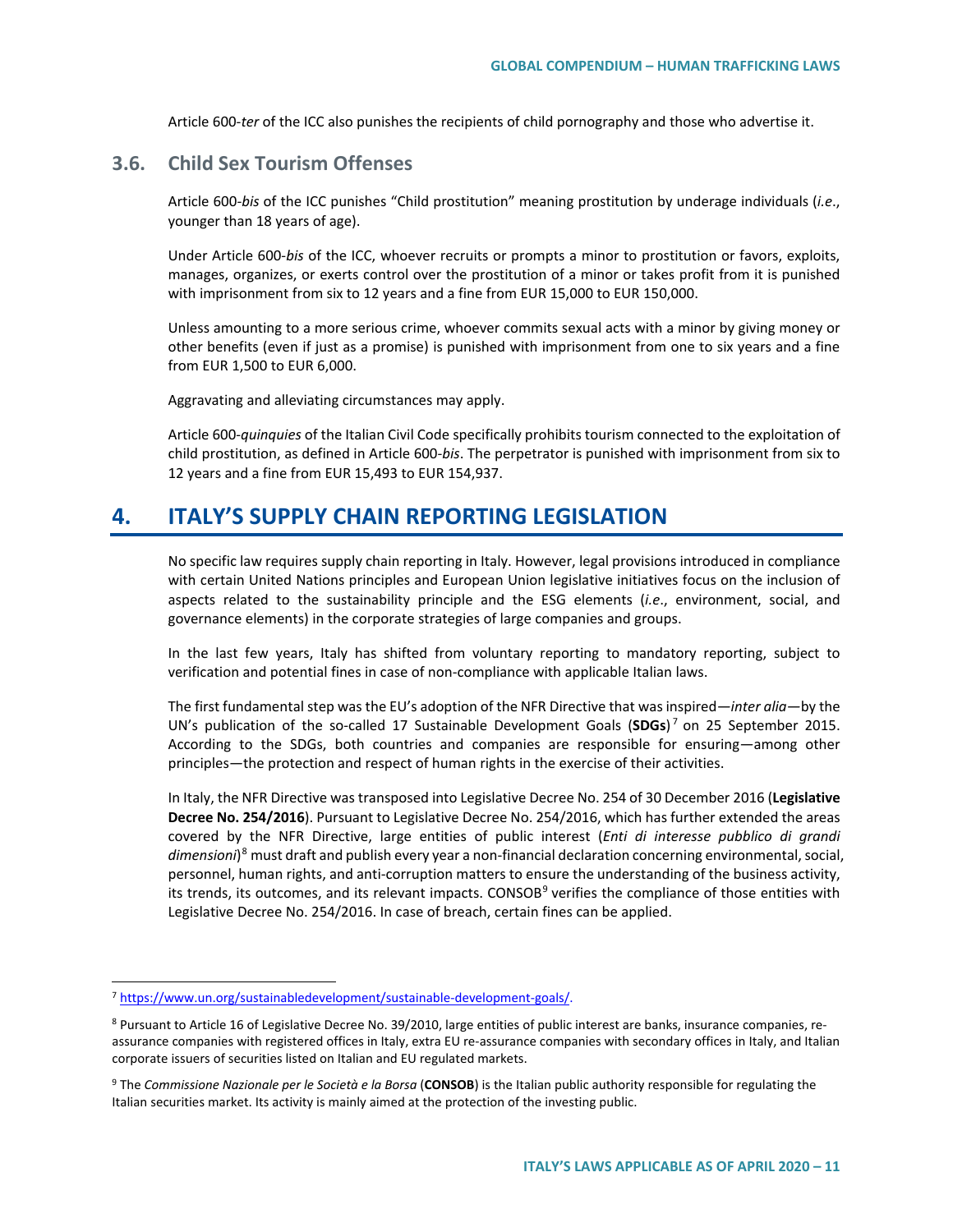The non-financial declaration must contain information relating to human rights protection, including the measures implemented to prevent the human rights violations and discriminatory conduct.

In addition, Law No. 145 of 30 December 2018 (**2019 Italian Financial Law**) amended Legislative Decree No. 254/2016 to require large entities of public interest to describe the procedures and safeguards in place to manage the principal risks highlighted in their reporting and potential breaches.

# **5. FORCED LABOR: OVERVIEW OF ITALY'S APPLICABLE EMPLOYMENT AND MIGRATION LAWS**

## **5.1. Employment Law Rights for Victims of Human Trafficking and Forced Labor**

Workers who perform subordinate activity are entitled to some basic employment rights, such as minimum wage*—*as established by applicable national collective agreements (**CCNLs**)*—*social security contributions, sickness leave, rest time, health, and safety at work.

Italian law also regulates different "non-standard" employment contracts*—*such as on-call jobs and occasional collaborations*—*that are used mainly for intermittent or seasonal work and provide for a lower level of worker protection. In certain sectors, employers often use these types of contracts to decrease labor costs and to have more flexibility in the management of the workers.

To receive assistance in obtaining certain rights, including employment rights, and depending on the circumstances, workers can call the Italian toll-free number against human trafficking or seek the assistance of a trade union, file a claim with the appropriate Labor Office (*Ispettorato Territoriale del Lavoro*), request the police to start investigations and execute inspections against the employer, or bring a judicial claim.

In Italy, human trafficking and forced labor are subject to criminal prosecution. Victims can participate in the criminal proceeding as a civil party and request compensation for damages. Subject to certain conditions, victims can apply for compensation under the specific fund for anti-trafficking measures.

## **5.2. Applicability of Employment Legislation in the Context of Forced Labor or Trafficking**

Article 2126 of the Italian Civil Code provides that, even if an employment contract is null and void, an employee is entitled to compensation as well as the payment of social security contributions, if the work was performed in breach of provisions protecting the employee.

In fact, also in case of irregular establishment of an employment relationship, the worker*—*even without the required residence permit*—*is entitled to some basic rights relating to compensation, payment of social security and insurance contributions, working hours, health, and safety at the workplace.

Nevertheless, the number of civil lawsuits filed by workers (and, in particular, migrants) who are victims of forced labor against employers remains low. This is due to the length of proceedings, insufficient knowledge of labor exploitation by Italian judges, and difficulty in gathering evidence of exploitation.<sup>[10](#page-11-0)</sup> Moreover, the Italian legal system does not automatically protect from prosecution migrants who have been victims of human trafficking or labor exploitation.

Victims can bring civil claims in the context of criminal proceedings to recover damages caused by the offence. Article 603-*bis* of the ICC lists several indicators of work exploitation: (i) repeated payment of

<span id="page-11-0"></span><sup>10</sup> [https://fra.europa.eu/sites/default/files/fra\\_uploads/severe-labour-exploitation-country\\_it.pdf.](https://fra.europa.eu/sites/default/files/fra_uploads/severe-labour-exploitation-country_it.pdf)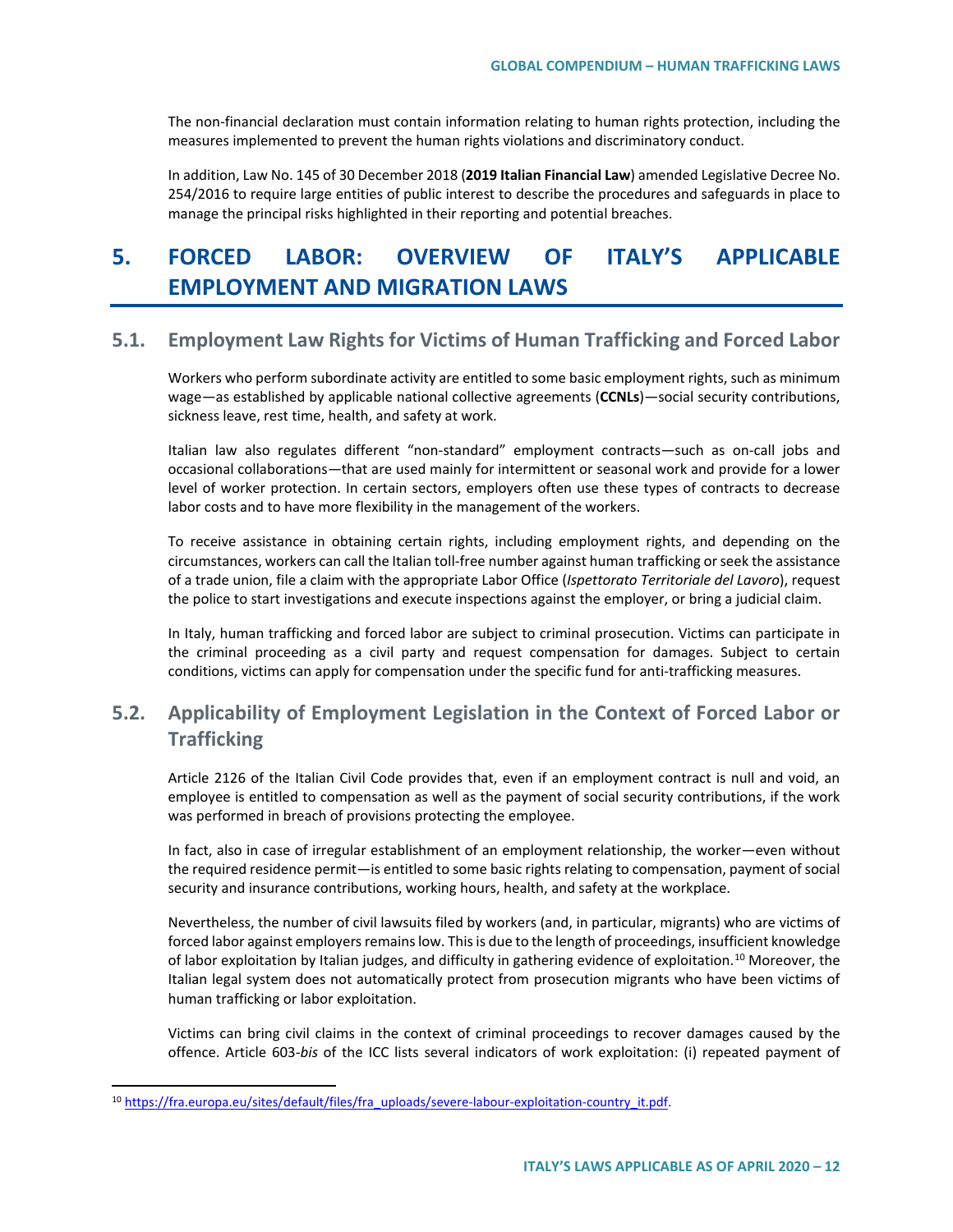wages excessively below the level fixed by the applicable CCNL or disproportionate to the quantity and quality of performed work; (ii) repeated violation of regulations concerning working time, weekly rest time, compulsory leave, and holidays; (iii) violation of workplace health and safety regulations; and (iv) degrading working conditions, methods of surveillance, or housing conditions.

## **5.3. Statutory Rights**

Pursuant to Italian law, employees are entitled to certain basic statutory rights, such as the right to proportionate compensation, rest time, and a safe workplace.

#### *5.3.1. Rights to minimum wages, entitlements, and other applicable minimum standards*

According to Article 36 of the Italian Constitution, every employee has the right to receive compensation proportionate to the quantity and quality of the work performed and, in any case, sufficient to ensure the freedom and dignity of the employee and the employee's family.

Applicable CCNLs establish minimum wages and provide certain basic employment rules and standards applicable to various levels of employees and sectors. Although not strictly mandatory, CCNLs are broadly applied. Moreover, without applicable CCNLs, judges generally refer to CCNLs as a basis to establish minimum rights.

#### *5.3.2. Claims available in relation to misrepresentations and "sham" arrangements*

Article 600 of the ICC punishes slavery, exploitation, and illegal organ removal achieved by means of deception.

Article 603-*bis* of the ICC, relating to forced labor, may also apply.

#### *5.3.3. Claims available in relation to unlawful deductions, loans, and debt bondage*

Employers can make deductions from employees' wages (*e.g*., social security and trade union contributions) when allowed by the law and CCNLs.

Italian case law has applied Article 600 of the ICC (slavery) to cases of debt bondage. Article 603-*bis* of the ICC, relating to forced labor, may also apply.

#### *5.3.4. Remedies*

Victims of sham arrangements and debt bondage can file a civil claim in the criminal proceedings started under Articles 600 or 603-*bis* of the ICC requesting compensation for damages. Subject to certain requirements, they might apply to the fund for anti-trafficking measures for compensation up to EUR 1,500.

Moreover, should such trafficking result in the failure to pay employment compensation or social security contributions, employees may file a judicial claim for the payment of the amounts due.

#### *5.3.5. The well-being of workers: Preventing work-related psychosocial risks.*

According to Article 2087 of the Italian Civil Code, the employer is required to adopt any measure necessary to protect workers' physical and moral well-being, considering the type of work, the experience, and skills of the workers.

Under Article 28 of Legislative Decree No. 81 of 9 April 2008 (Italian Consolidated Act on Health and Safety at the Workplace), employers are required to assess the risks of work-related stress in accordance with the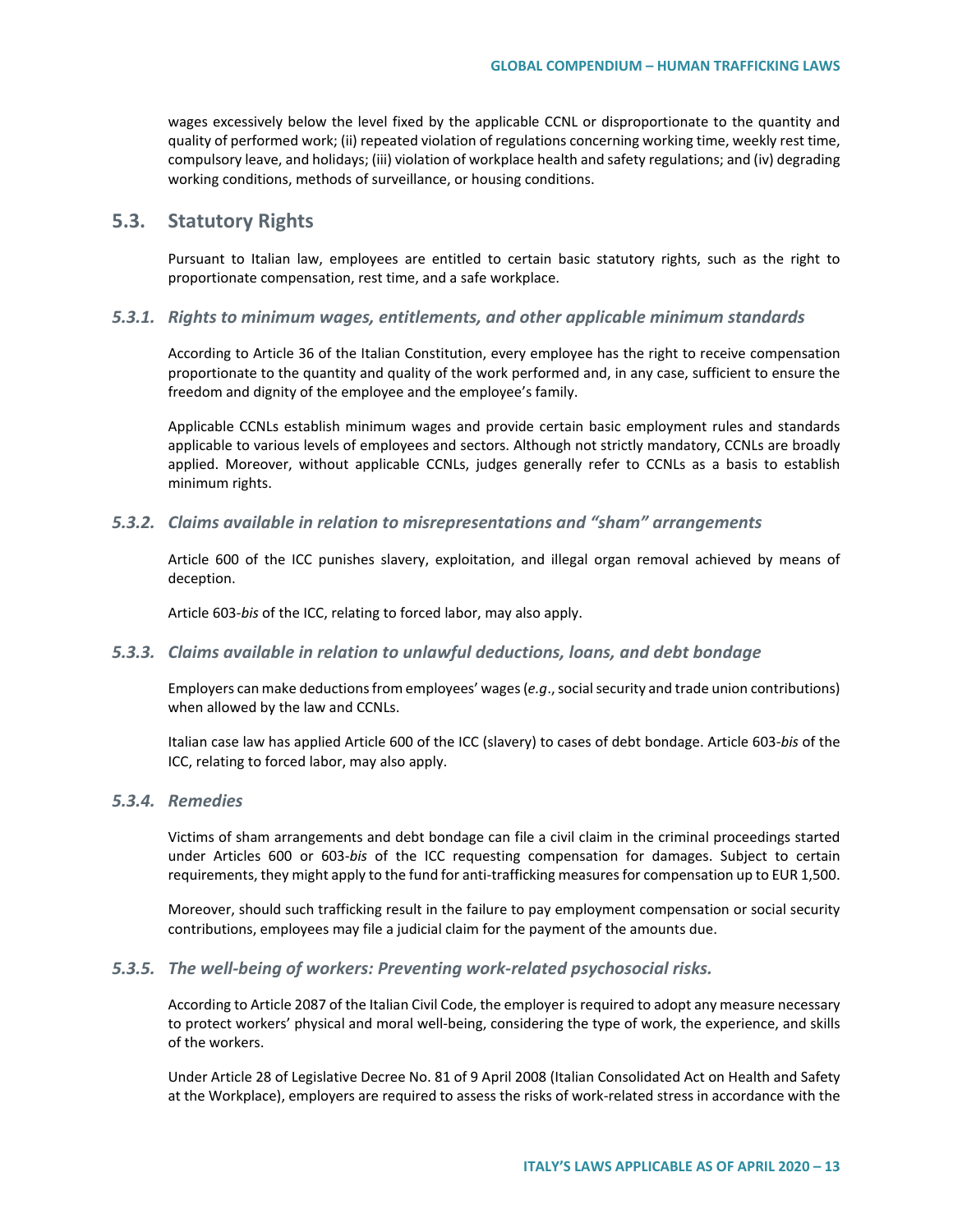Framework Agreement of 8 October 2004. This Framework Agreement defines stress as "*a state which is accompanied by physical, psychological or social complaints or dysfunctions and which results from individuals feeling unable to bridge a gap with the requirements or expectations placed on them.*"

Following the risk assessment, the employer must implement a system for the adequate management of the risks to improve work conditions and protect the health and safety of workers.

#### *5.3.6. The well-being of workers: Promotion of workers' health*

The Italian Consolidated Act on Health and Safety at the Workplace provides the general Italian legal framework for workers' health and safety. It identifies, among other things, the obligations of employers and executives (risk assessment, information, and training of workers, for example) and the specific roles and responsibilities of those in the health and safety system (*e.g*., employer, competent doctor, person in charge of the prevention and protection at the workplace, and workers).

Moreover, the Italian Ministry of Health (*Ministero della Salute*) has issued a National Prevention Plan. It defines various guidelines to promote health and prevent injuries in the workplace. Various Regional Prevention Plans implement the National Prevention Plan by calling for the coordinated action of all players involved, including employers, company physicians, and employees.

#### *5.3.7. The well-being of workers: Rest time*

According to Article 36 of the Italian Constitution, the maximum duration of the work day is established by the law, and employees have the right to weekly rest time and annual paid leave. Employees cannot waive these rights.

The standard working week is 40 hours, and Italian law provides the maximum weekly working hours cannot be longer than 48 hours.

Under Italian law, every employee has the right to a 24-hour rest period every seven days in addition to the daily rest time, which is 11 consecutive hours of rest time every 24 hours. However, there are certain exceptions, such as work in shifts and training employees.

Employees have the right to four weeks of paid vacations per year: two weeks during the year of accrual and the remaining two weeks within 18 months following the end of the year of accrual. CCNLs or individual employment contracts might provide for additional vacations and for different rules on accrual and use.

Italian law and CCNLs provide for and regulate different kinds of paid and unpaid permits (time off from work) for employees.

#### *5.3.8. The well-being of workers: Freedom to change jobs and right to leave*

In Italy, employees are free to change jobs.

In case of resignation, employees must provide notice to the employer. The length of the notice period depends on the applicable CCNLs and on the level and seniority of the employee. No notice period is due in case of resignation for just cause.

As part of the employment relationship, employers and employees can enter into certain covenants that limit the employee's freedom to change jobs. In particular, the parties can enter into a stability or retention agreement or a non-compete covenant in compliance with Italian law.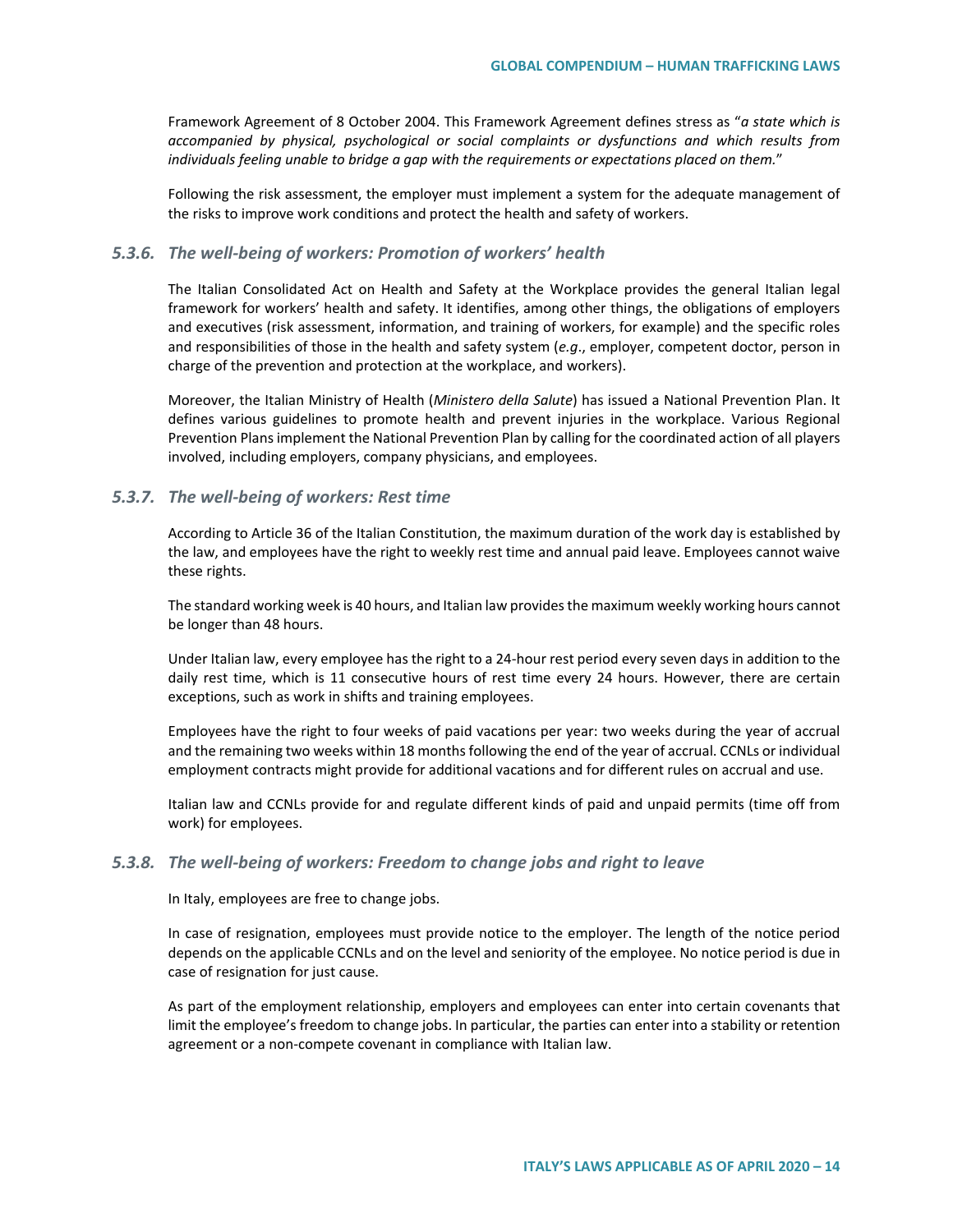## **5.4. Rights to a Safe Workplace and Compensation Associated With Injuries or Illness**

Workers have the right to a safe workplace, and employers must implement all prevention and safety measures provided by the Italian Consolidated Act on Health and Safety at the Workplace. The right to a safe workplace applies to all workers employed by a company, regardless of the type of contract regulating their work.

Employees are entitled to a specific indemnity in case of sickness or accident at work. Sickness indemnity and treatment is managed though the National Social Security Authority (**INPS**), while protection against accidents at work is managed though the National Authority for Accidents at Work (**INAIL**). The method, duration, and amount of payment depend on various circumstances as well as on the applicable CCNL.

Employers endangering workers in the course of their work may also face criminal sanctions (including imprisonment) depending on the circumstances.

## **5.5. Access to Justice and Practical Issues Associated With Enforcing Social Legislation**

The Italian legal system provides a number of tools to victims of labor trafficking to enforce social legislation. For example, victims can report violations by using a national toll-free number, by asking trade unions for assistance, or by contacting the police (*Carabinieri*). They can file a judicial claim or file a complaint with the appropriate Labor Office. Upon reporting and meeting certain conditions, victims can obtain temporary residence permits and receive assistance through socio-integration plans for assistance of victims of human trafficking.

According to Article 90-*bis* of the Italian Code of Criminal Procedure, in the context of a criminal legal action, victims must be informed (in a language that they understand) about access to free legal aid and assistance and the possibility to request compensation.

However, access to justice and effective remedies for victims of human trafficking remain difficult because no provision automatically prohibits prosecution of a victim of human trafficking, the Italian legal system is complex, and existing remedies are fragmented.

As noted in the GRETA Report, during recent years, the investigation and prosecution of crimes connected to human trafficking have increased. However, the number of convictions remains low due to procedural and substantive issues of Italian criminal law.<sup>[11](#page-14-0)</sup>

## **5.6. Interaction Between Employment Law and Migration**

#### *5.6.1. Employment rights affected where employment is unlawful under migration law*

Irregular workers can bring claims under employment law, regardless of whether they are in breach of migration law or visa conditions. However, Italian law does not automatically prohibit the prosecution of victims of forced labor or trafficking who committed unlawful activities. For victims to avoid punishment, criminal proceedings must establish that they are victims of forced labor or trafficking. Therefore, claims or lawsuits by irregular workers are quite uncommon.

<span id="page-14-0"></span><sup>11</sup> The GRETA Report, page 62.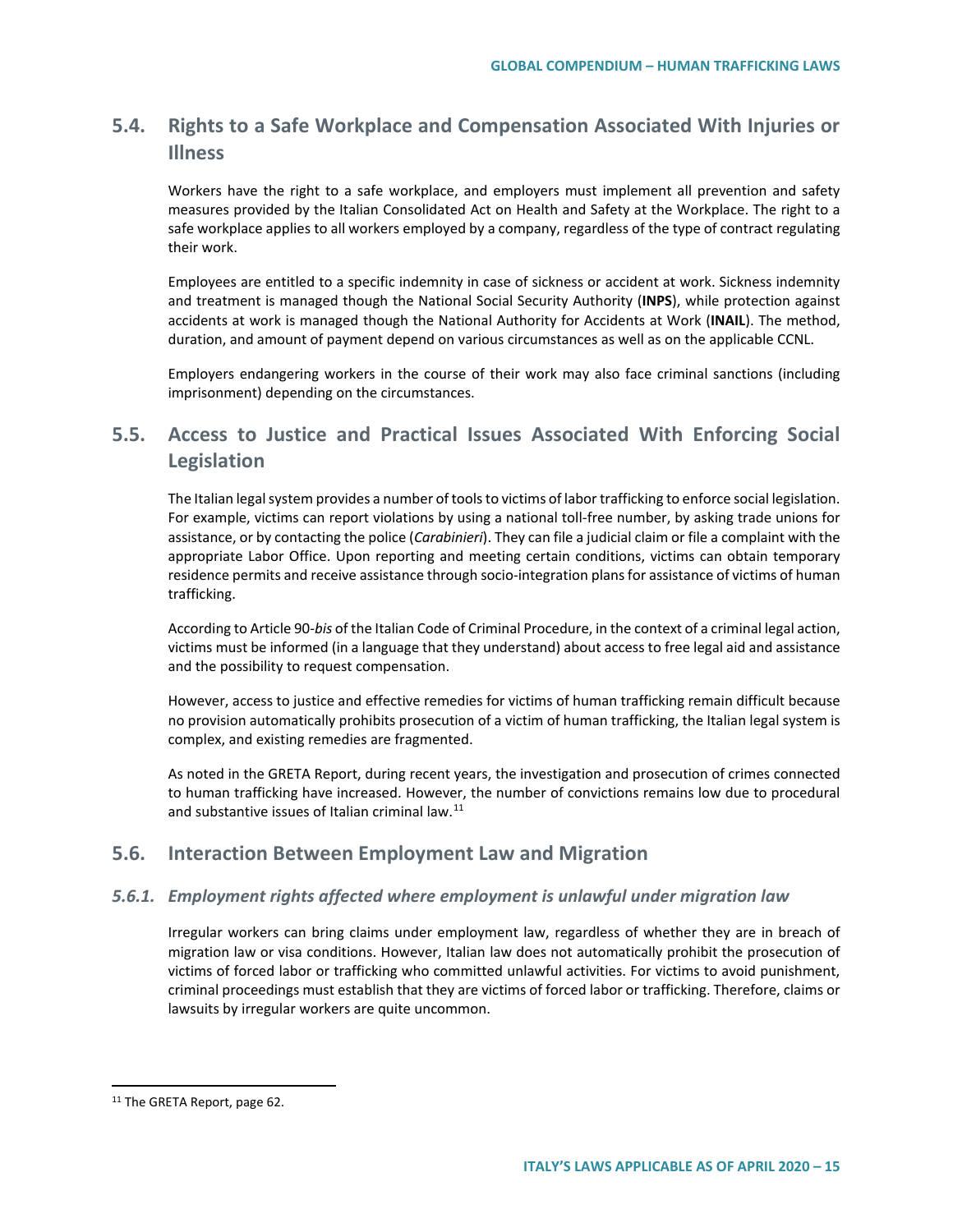Italian migration law makes it possible for victims of exploitation to obtain specific types of visas, subject to certain conditions.

#### *5.6.2. Rights/remedies available under applicable migration law and regulations*

Victims of human trafficking can apply for temporary residence permits and have access to the "Single Program for the emergence, assistance and social integration of victims of trafficking and exploitation*,*" which provides shelter and legal and social services to victims.

Victims of human trafficking can apply for two types of residence permits.

Article 18 of the Italian Consolidated Immigration Act provides for the issuance of a residence permit to individuals who have been found to suffer from violence or serious exploitation and are in danger in case of repatriation, provided that they (i) adhere to social programs or (ii) co-operate with police or prosecutors in the criminal proceedings against perpetrators. This type of residence permit is temporary and can be renewed for the necessary time for reasons of justice.

According to the GRETA Report and various NGOs, there is a lack of consistency in the issuance of this permit. Moreover, waiting periods for these permits are quite long, and there are issues with converting these permits into work permits.<sup>[12](#page-15-0)</sup>

Victims of aggravated forms of labor trafficking also can request a specific resident permit pursuant to Article 22, paragraph 12-*quater* of the Italian Consolidated Immigration Act. To obtain this type of permit, the victim must file a complaint against the employer and cooperate with judicial authorities. According to NGOs, this type of permit is rarely issued.<sup>[13](#page-15-1)</sup>

## **5.7. Employment Laws and Child Labor**

According to Italian law, individuals older than 16 years of age who have achieved certain minimum education requirements are allowed to work. In any case, underage individuals are entitled to certain protections with regard to working hours and health and safety issues. Some exceptions are provided for work in the cultural, artistic, sports, and advertising sectors.

Unlawful child labor is punished either with an administrative fine or as a criminal offence, depending on the type of unlawfulness.

Article 603-*bis* of the ICC punishes anyone who exploits workers. One specific aggravating circumstance is recruiting minors of non-working age.

According to the last available analysis by the CRC Group in 2013, there were about 260,000 children who had an (unlawful) work experience in Italy.<sup>[14](#page-15-2)</sup> According to a recent report by the Italian newspaper *L'Espresso*, by 2019 there were about 300,000 child workers in Italy.[15](#page-15-3) Child workers were mainly Italian citizens. Child labor exploitation mainly occurs in restaurants, agriculture, trade, and craftsmanship.

<span id="page-15-0"></span> <sup>12</sup> The GRETA Report, page 84.

<span id="page-15-1"></span><sup>&</sup>lt;sup>13</sup> The GRETA Report, page 85.

<span id="page-15-2"></span><sup>14</sup> [https://legale.savethechildren.it/d3593d04-e422-4fd8-b8e5-f5fc60e5a977/.](https://legale.savethechildren.it/d3593d04-e422-4fd8-b8e5-f5fc60e5a977/)

<span id="page-15-3"></span><sup>15</sup> [https://espresso.repubblica.it/attualita/2019/01/07/news/lavoro-minorile-l-italia-e-il-paese-dei-piccoli-schiavi-1.330218.](https://espresso.repubblica.it/attualita/2019/01/07/news/lavoro-minorile-l-italia-e-il-paese-dei-piccoli-schiavi-1.330218)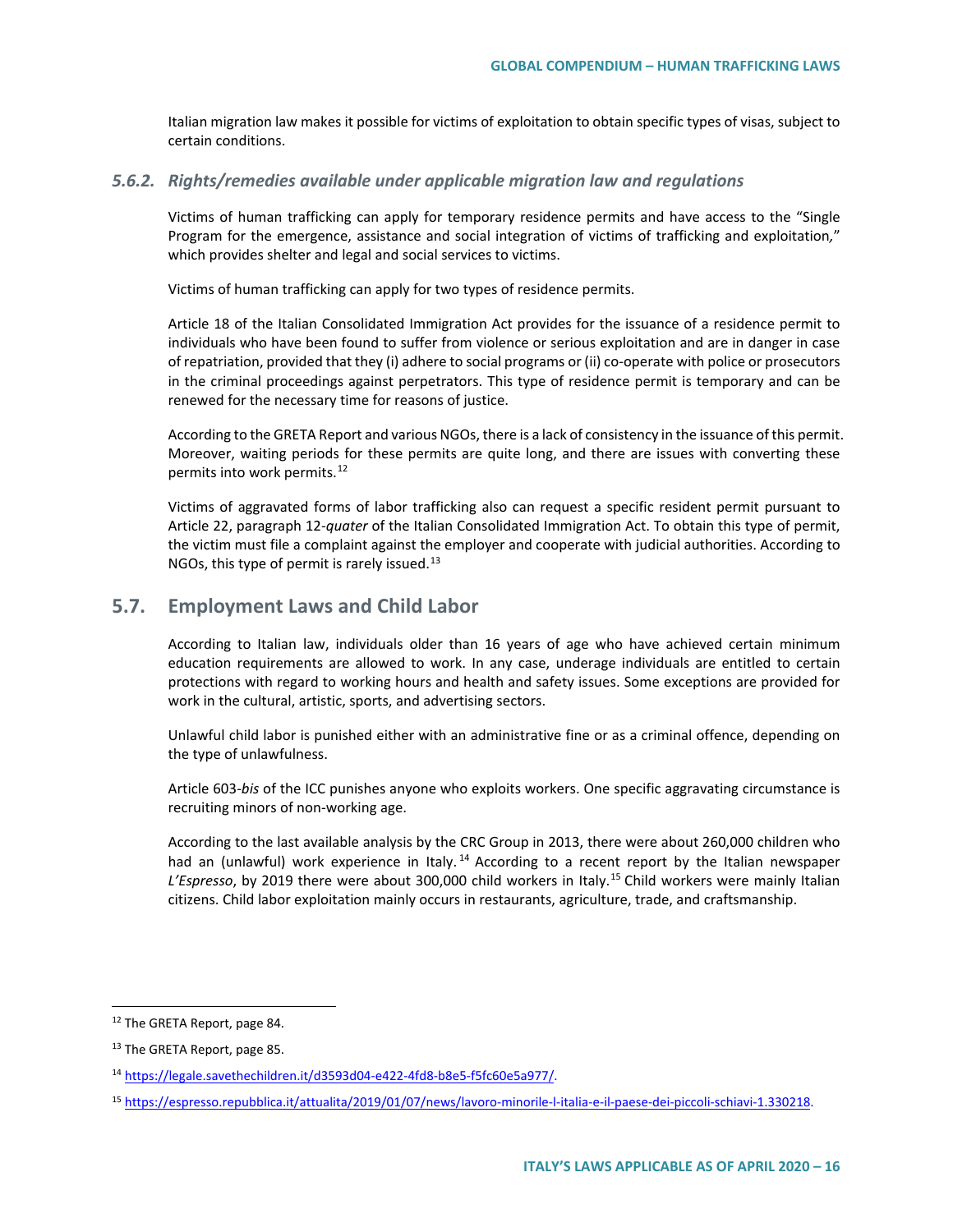## **6. GOVERNMENT PROCUREMENT RULES**

## **6.1. Overview**

Public procurement is one of the largest sources of supply of goods and services in Italy. Since 2000, particular attention to the integration of social and environmental criteria into public procurement has spread from northern European countries and the United States. Sustainable Public Procurement (**SPP**) indicates the commitment of public authorities to achieve an appropriate balance between the three dimensions of sustainable development (economic, environmental, and social) when they acquire goods, services, or labor through procurement. Moreover, the regulation of public procurement is an essential tool to ensure the efficiency of public spending, as well as respect for human rights.

On 18 April 2014, three European Directives (Directives 2014/23/EU, 2014/24/EU, and 2014/25/EU) on public contracts entered into force. Italy has implemented those Directives through Legislative Decree No. 50 of 18 April 2016 (**Procurement Code**).

## **6.2. Government Procurement**

The Procurement Code provides for, *inter alia*: (i) the regulatory framework for the management of "socially responsible" public procurement, (ii) a rating system (to be implemented by ANAC) (National Anticorruption Authority) based also on reputational requirements relevant to define the rating of the companies wishing to take part in tenders, and (iii) human rights criteria to be considered.

The Procurement Code has several provisions that aim to protect workers from very aggressive discounts that may have a negative effect on worker remuneration. Those provisions include:

#### 1. Necessary application of the CCNL by the bidders

The Procurement Code requires compliance with CCNL and territorial collective agreements in force for the sector and area in which the work or services will be performed.

Furthermore, pursuant to Article 50 of the Procurement Code for the award of concession contracts, the bid documents for labor and service contracts (other than those of intellectual nature) must include social provisions aimed at promoting the employment stability of personnel already employed (by the outgoing contractor (*aggiudicatario*)).

#### 2. Labor cost control for public procurement

According to the Procurement Code, "*in the economic offer the operator must indicate its business costs concerning the compliance with the provisions on health and safety in the workplace.*"

Furthermore, pursuant to the Procurement Code, the bidders must pay employees not less than the minimum wage set by specific tables issued by the Labor Minister (*Ministero del Lavoro e delle Politiche Sociali*) or, based on administrative case law, the minimum wage provided by applicable CCNLs.

## **6.3. Italian Government Action Plan**

In 2016, Italy adopted the National Action Plan on Companies and Human Rights, concerning the five-year period 2016–2021. The Interministerial Committee for Human Rights (*Comitato interministeriale per i diritti umani)* (**CIDU**) prepared the Plan on the basis of the Guiding Principles on Business and Human Rights adopted unanimously by the United Nations Human Rights Council in 2011.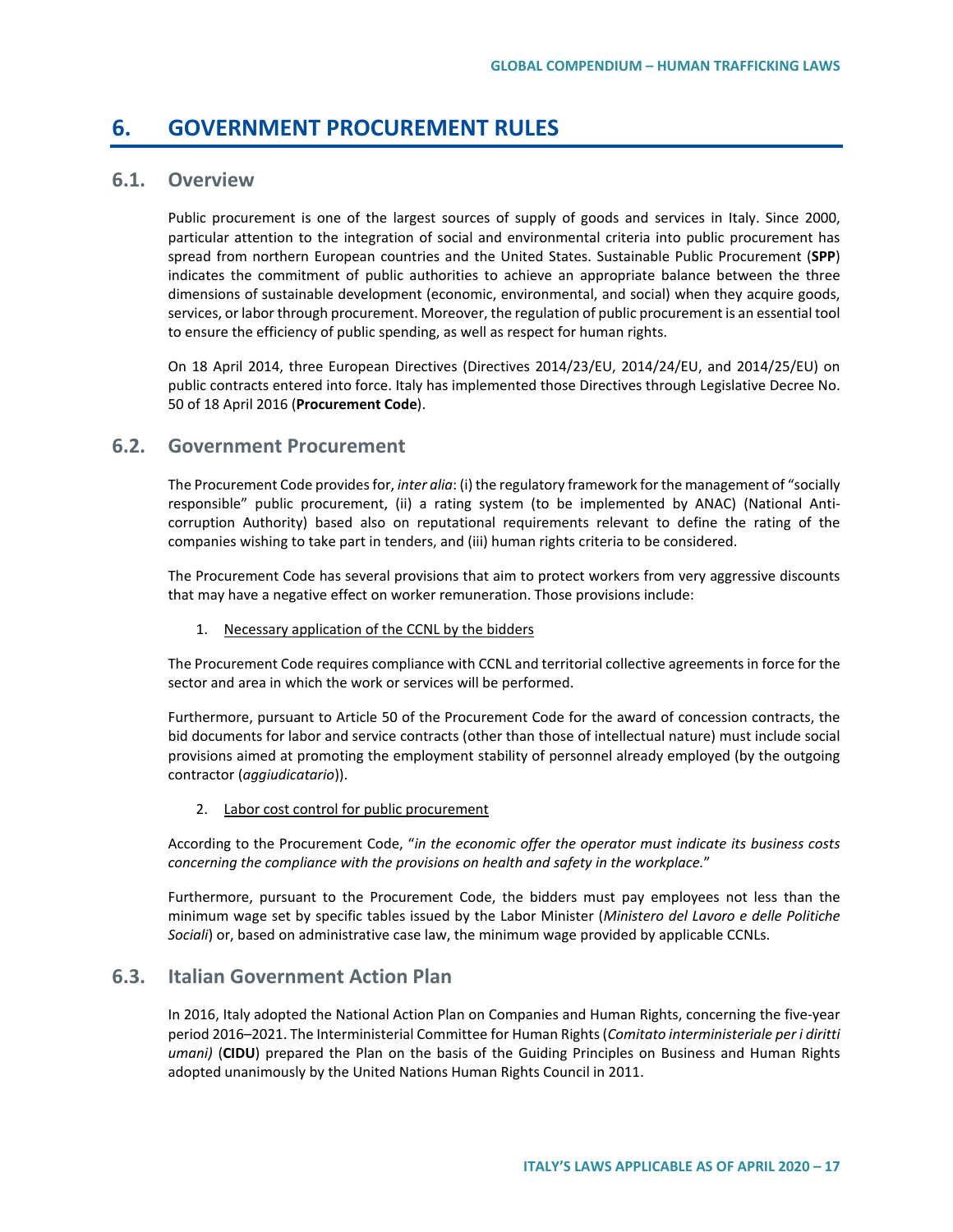Several recent Italian legislative and political initiatives promote human rights and aim to prevent and compensate breaches committed by companies:

#### 1. Legality Rating

In 2012, the "legality rating" was introduced to encourage companies to adopt ethical conduct. To facilitate companies' access to public resources and bank credit, the Italian Competition and Market Authority (*Autorità Garante per la Concorrenza ed il Mercato*) (**AGCM**) has the mandate, upon request, to certify a company's compliance with current national legislation and to reward initiatives taken voluntarily by the company to achieve high levels of security and transparency in its activities.

#### 2. Administrative responsibility of companies

Legislative Decree No. 231 of 8 June 2001 makes legal entities, companies, and associations with or without legal personality liable for specific criminal offences, such as corruption, money laundering, and fraud. It establishes administrative liability determined by a criminal judge according to the rules of criminal procedure. The list of criminal offences includes specific human rights violations, such as child prostitution and pornography, trafficking in human beings, and slavery.

#### 3. Irregular work and the agricultural sector

The National Action Plan on Trafficking of Human Beings addresses exploitation and trafficking of irregular migrant workers. Legislative Decree No. 91 of 6 June of 2014 establishes the Quality Agricultural Work Network (*Rete del Lavoro Agricolo di Qualità*). This Network combats irregular work in the agricultural sector by facilitating contacts between companies in compliance with certain requirements of labor law, rules on safety at work, and tax provisions (such as the implementation of local and national employment contracts in the agricultural sector). Companies meeting certain requirements may participate in the Network and receive special incentives and benefits.

#### 4. Smuggling of migrants and trafficking in human beings

The Government's National Action Plan against Trafficking of Human Beings, adopted in 2016, defines prevention measures and intervention strategies, including raising awareness, social prevention, and social integration of victims.

## **7. RESTITUTION AND VICTIM COMPENSATION**

## **7.1. Overview**

Two main remedies are available to victims of human trafficking. Legislative Decree No. 24 of 4 March 2014 (**Legislative Decree No. 24/2014**) has established a fund to ensure compensation for each victim of human trafficking. The Italian Immigration Consolidated Act also provides "social protection" to victims of human trafficking who can, subject to certain conditions, obtain a special residence permit and benefit from specific protection and assistance programs.

## **7.2. Protection of Victims of Human Trafficking in Criminal Proceedings and Compensation for Damages**

Under Italian law, victims of human trafficking may request compensation as part of a criminal proceeding by bringing a civil lawsuit pursuant to Articles 74 (*legitimation to civil action*) and 75 (*relation between civil and criminal prosecution*) of the Italian Code of Criminal Procedure.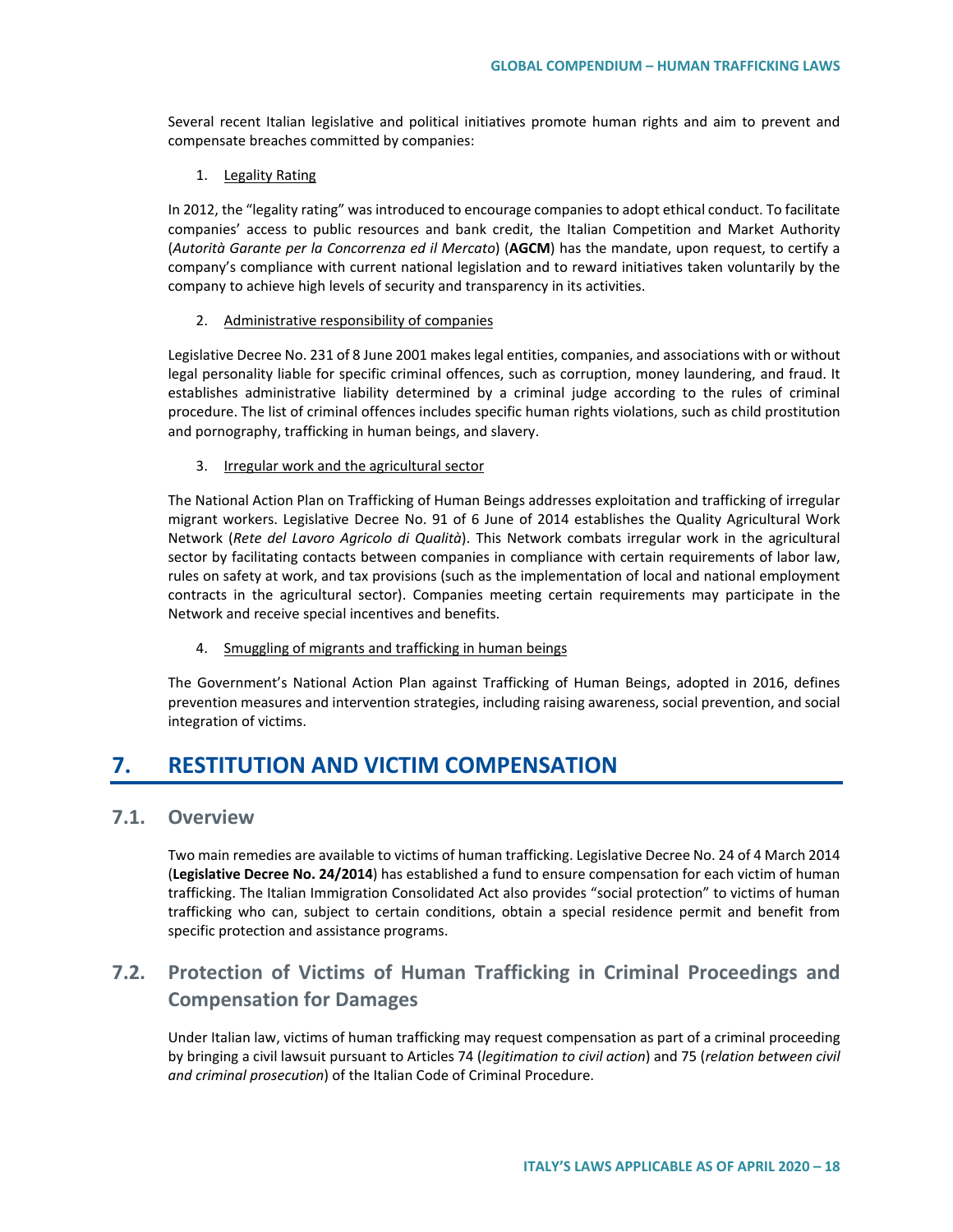Legislative Decree No. 24/2014 tightened Italian criminal law and established a national fund that guarantees compensation to victims of human trafficking. Notably, Legislative Decree No. 24/2014, *inter alia*,:

- 1. provides for "*an individual assessment of the victim, of the specific situation of vulnerable persons such as minors, unaccompanied minors, the elderly, the disabled, women, particularly pregnant women, single parents with minor children, persons with mental disorders, persons who have been subjected to torture, rape or other serious forms of psychological, physical, sexual or gender-based violence;*"
- 2. presumes that children are minors when their age cannot be ascertained to protect minors; and
- 3. requires training on human trafficking issues for public officials concerned.

Legislative Decree No. 24/2014 provides that, whenever the victim cannot obtain compensation from the offender or the perpetrator is unknown, victims of trafficking have the right to request compensation from the State. The Fund for anti-trafficking measures<sup>[16](#page-18-0)</sup> pays the compensation, which is limited to EUR 1,500 per victim (within the limits of the annual financial resources available). Article 12 of Law No. 228 of 11 August 2003 (as amended from time to time) sets the procedure to request compensation from the Fund.<sup>17</sup>

## **7.3. Protection of Victims of Human Trafficking and Serious Exploitation**

## *7.3.1. The residence permit (permesso di soggiorno) pursuant to Articles 18 and 22 of Italian Consolidated Immigration Act*

Since 1998, Italian law has introduced certain tools for the "social protection" of victims of serious exploitation.

Article 18 of the Italian Consolidated Immigration Act, in conjunction with Article 27 of Presidential Decree No. 394 of 31 August 1999, authorizes the issuance of residence permits to immigrants who have been victims of violence or serious exploitation and who are exposed to a real danger to their safety due to the statements made in criminal proceedings or their decision to escape their exploitation.

There are two requirements for such a residence permit:

- 1. a situation of violence or serious exploitation; and
- 2. the existence of a concrete, serious, and current danger to the safety of the victims or their family members in case of repatriation.

This residence permit can be issued both in the course of a criminal proceeding following the victim's report (**judicial track**), as well as through a program of assistance and social integration (**social track**), if the victim does not file a report.

Furthermore, pursuant to Article 22, paragraph 12-*quater* of Italian Consolidated Immigration Act, in case of labor exploitation discussed in paragraph 12-*bis*, the Questore, upon proposal or with the favorable

<span id="page-18-0"></span><sup>&</sup>lt;sup>16</sup> To implement Law No. 228 of 11 August 2003, the Fund for anti-trafficking measures and other programs were created to assist victims of slavery pursuant to ICC Article 600 (Placing or holding in slavery or servitude) and human trafficking pursuant to Article 601 (Trafficking in persons) of the ICC.

<span id="page-18-1"></span><sup>17</sup> *See* the GRETA Report, p. 52. Article 90-*bis* of the Code of Criminal Procedure has been recently amended by Italian Law No. 69 of 9 June 2019.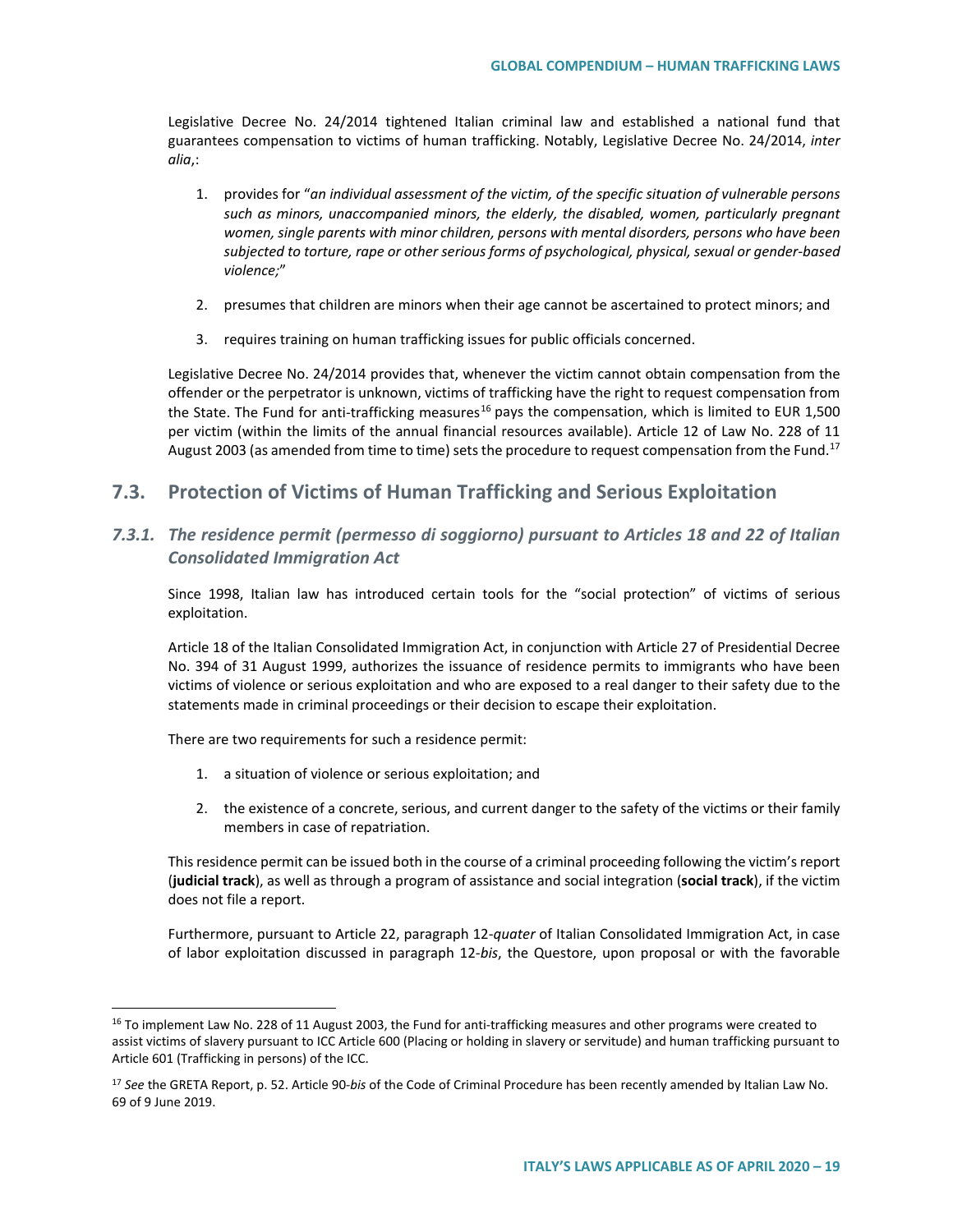opinion of the Public Prosecutor, may issue a residence permit to a foreigner who has filed a complaint and cooperates in the criminal proceedings instituted against the employer.

The residence permits issued pursuant to Article 18 and to Article 22, paragraph 12-*quater* and 12-*quinquies* of Italian Consolidated Immigration Act, have an initial duration of six months and can be renewed for one year or for the longest period necessary for reasons of justice. A victim who has an employment relationship can renew the residence permit for the duration of the employment relationship or, if this is for an indefinite period, for two years.

## *7.3.2. Special assistance program for victims of the offences under Articles 600 and 601 of the ICC*

Article 13 of Law No. 228 of 11 August 2003 creates a special assistance program for victims of slavery and human trafficking (the offences defined in Articles 600 and 601 of the ICC). Unaccompanied foreign minors must receive particular protection, including adequate reception conditions; psycho-social, health, and legal assistance; and long-term solutions, even beyond the age of majority.

# **8. ITALY'S MULTI-DISCIPLINARY/INTERAGENCY COOPERATION APPROACH**

## **8.1. Overview**

In the context of the National Action Plan on Trafficking of Human Beings, Italy has established a Steering Committee (*Cabina di Regia*), led by the Department of Equal Opportunities, to plan, finance, and implement measures to fight human trafficking. The Steering Committee has representatives of various Ministries, the National Anti-Mafia Directorate, various police corps, and regional and local authorities. Moreover, several public and private organizations act to achieve multi-disciplinary cooperation.<sup>[18](#page-19-0)</sup>

Italy pays particular attention to two areas:

- 1. Prevention and suppression of human trafficking, and
- 2. Assistance to the relevant victims.

<span id="page-19-0"></span> <sup>18</sup> *Private Operators of the Civil Society*

Private operators may also provide assistance to the victims of trafficking by carrying out programs of assistance and social protections, subject to two requirements:

<sup>1.</sup> Filing with a special register named "*Registro delle associazione e degli enti che svolgono attività a favore degli immigrati*" held by the Minister for Labor and Social Policy (*Ministero del Lavoro e delle Politiche Sociali*), set forth by Article 52 of Presidential Decree No. 394 of 31 August 1999. Section 2 of this register is reserved for associations, entities, and other private organizations authorized to implement programs of assistance and social protection for foreigners; and

<sup>2.</sup> Entering into special agreements or covenants with the relevant local authorities.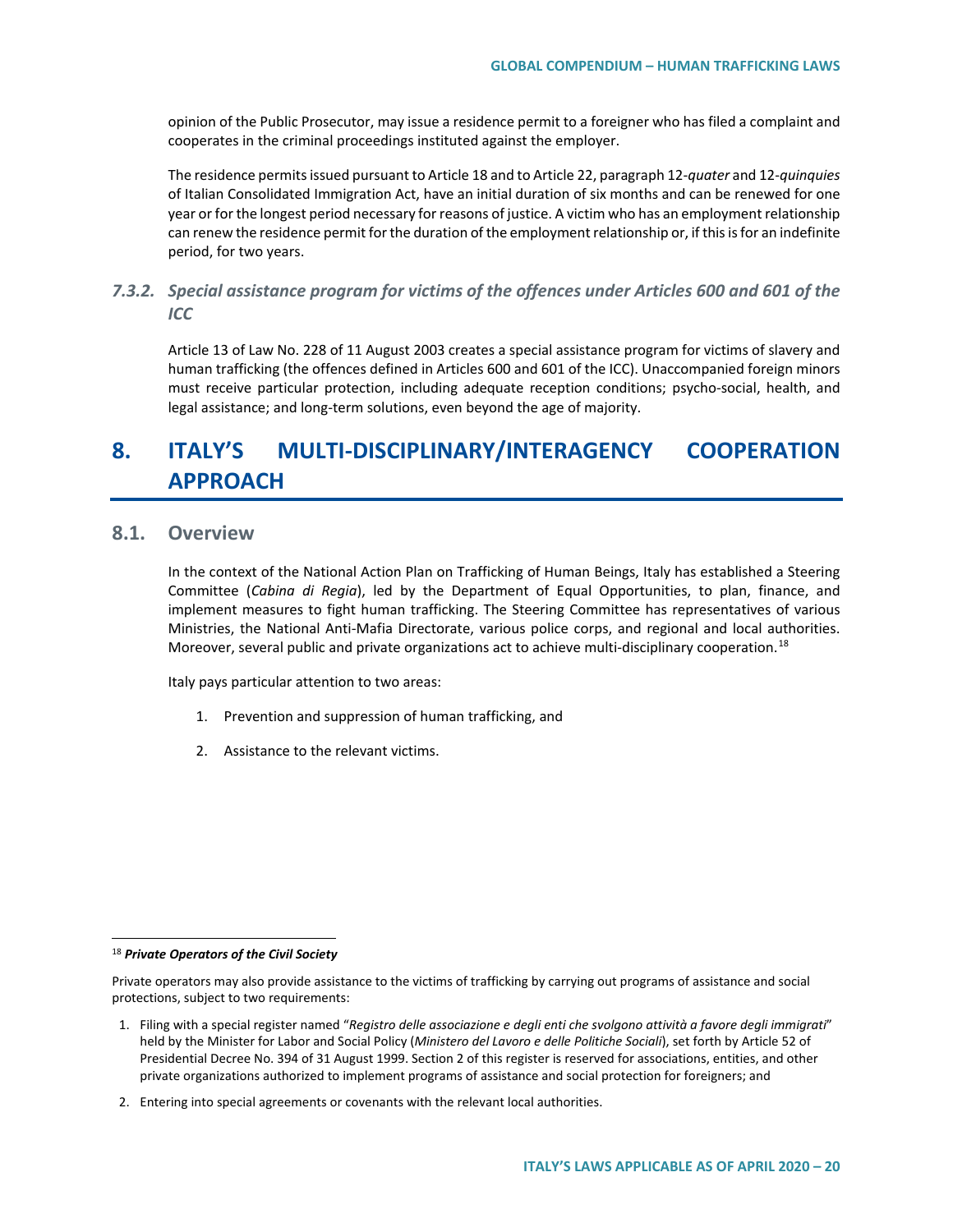## **8.2. National Institutional Coordination**

#### *8.2.1. Equal Opportunities Department (Dipartimento per le Pari Opportunità)*

Pursuant to Article 7 of Legislative Decree No. 24/2014, the Equal Opportunities Department (*Dipartimento per le Pari Opportunità*) at the Italian Prime Minister's office is one of the main Italian government institutions to deal with human trafficking.

This Department is responsible for:

- 1. providing guidelines and coordination for social protection measures of human trafficking and assistance to victims;
- 2. planning the allocation of financial resources for programs of assistance and social integration relating to such trafficking;
- 3. analyzing trends in human trafficking, by using an appropriate monitoring system and collecting statistical data; and
- 4. submitting to the EU Anti-Trafficking Coordinator a biannual report containing the monitoring results.

On the basis of the same Legislative Decree, on 26 February 2016, the Council of Ministers adopted the National Action Plan on Trafficking of Human Beings for the years 2016–2018.<sup>[19](#page-20-0)</sup> Recently, the Council has announced the next national plan, which addresses four main topics: (i) awareness and prevention, (ii) suppression of trafficking, (iii) assistance and protection of the victims, and (iv) reintegration of the victims through employment.

## *8.2.2. Department for Civil Liberties and Immigration (Dipartimento per le Libertà Civili e l'Immigrazione)*

The Department for Civil Liberties and Immigration has been part of several projects that combat human trafficking, such as, for example, the project named "Italy, Albania and Greece against trafficking of women and minors,"<sup>[20](#page-20-1)</sup> as well as the project named "No Tratta" financed by the European Commission through the project named "Prevention of and Fight against Crime."

One of the Department's most significant projects is RE.V.ITA, *Rete Ritorno Volontario Italia*. [21](#page-20-2) This program assists the voluntary repatriation (*Ritorno Volontario Assistito*) of migrants who do not want or cannot stay in the host country and who voluntarily choose to return to their country of origin.

## *8.2.3. Ministry of Agricultural, Food, and Forestry Policies (Ministero delle Politiche Agricole, Alimentari e Forestali)*

The Ministry of Agricultural, Food, and Forestry Affairs is indirectly involved in the activities against human trafficking through the *Rete del lavoro agricolo di qualità*, introduced by Law Decree No. 91 of 24 June 2014, and converted with some amendments by Law No. 116 of 11 August 2014.

<span id="page-20-0"></span><sup>&</sup>lt;sup>19</sup> [https://www.legislationline.org/download/id/7377/file/Italy\\_national\\_action\\_plan\\_trafficking\\_2016-2018\\_en.pdf.](https://www.legislationline.org/download/id/7377/file/Italy_national_action_plan_trafficking_2016-2018_en.pdf)

<span id="page-20-1"></span><sup>&</sup>lt;sup>20</sup> [https://ec.europa.eu/anti-trafficking/eu-projects/italy-albania-and-greece-against-trafficking-women-and-minors\\_en.](https://ec.europa.eu/anti-trafficking/eu-projects/italy-albania-and-greece-against-trafficking-women-and-minors_en)

<span id="page-20-2"></span><sup>&</sup>lt;sup>21</sup> https://italy.jom.int/it/aree-di-attivit%C3%A0/ritorni-volontari-e-assistiti/progetto-revita-rete-ritorno-volontario-italia.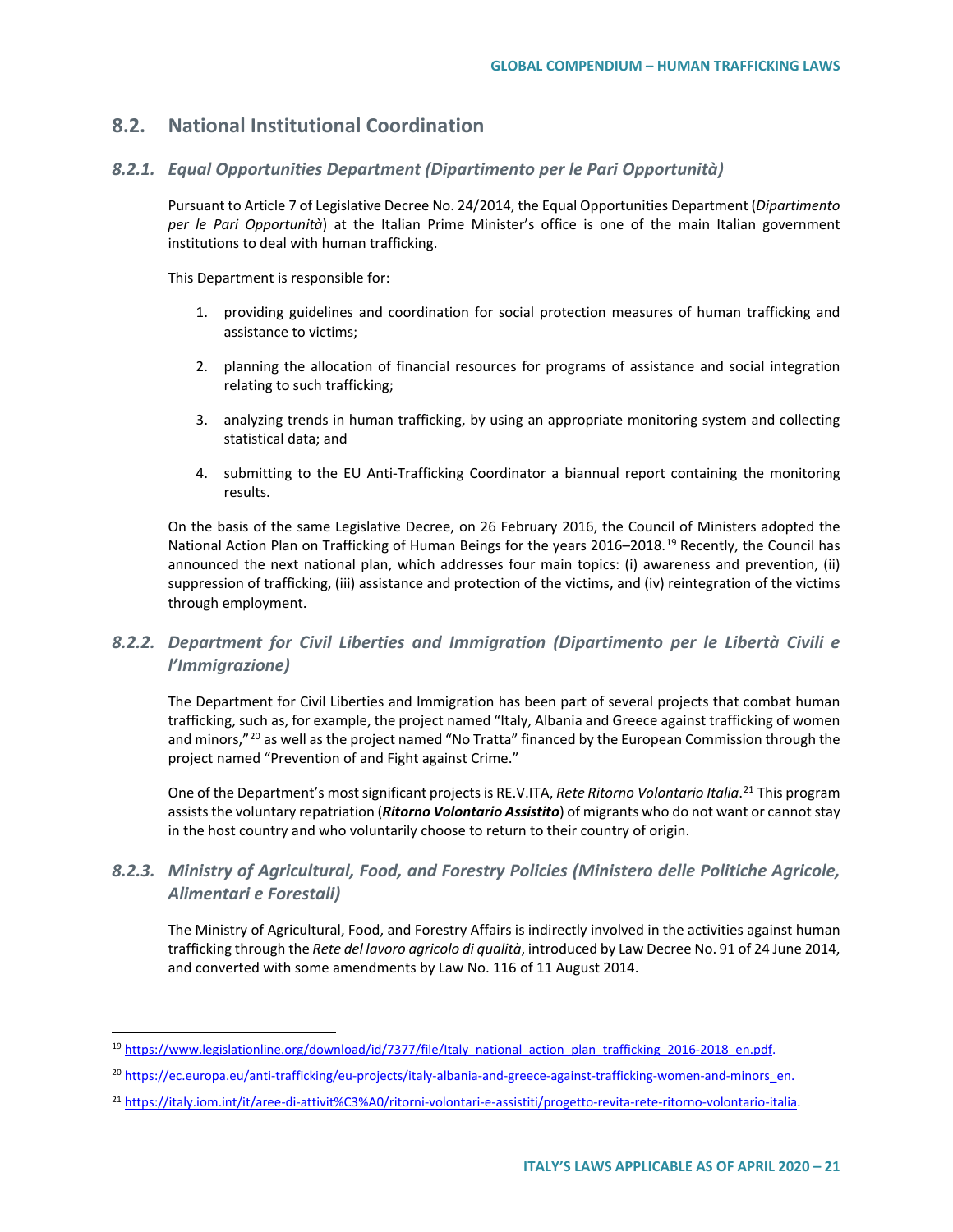This "*Rete*" implements measures to fight irregularities in the agricultural sector and to combat "*caporalato*," which is a criminal offence regulated by Law No. 199 of 29 October 2016, involving the illegal organization and recruitment of workers.

Companies that can prove their compliance with certain requirements [22](#page-21-0) (including, *inter alia,* working requirements) may join this "*Rete*" and obtain a compliance certificate.

## *8.2.4. Ministry of Justice – Department of Juvenile and Community Justice (Ministero della Giustizia – Dipartimento per la Giustizia Minorile e di Comunità)*

The Department of Juvenile and Community Justice is one of the four departments established under the Ministry of Justice. The legislation concerning the Department is contained in the President of the Minister Council Decree No. 84 of 15 June 2015, which reorganized the offices of the Ministry of Justice.

This Department oversees juvenile courts and provides recovery and reintegration programs for juvenile offenders. Also, it acts to prevent and fight crimes connected with organized crime, terrorism, illegal immigration, and human trafficking.

#### *8.2.5. Ministry of Health (Ministero della Salute)*

The Ministry of Health coordinates medical assistance to victims of trafficking.

Article 35 of the Italian Consolidated Immigration Act provides free access to essential health treatment (including assistance for pregnancy and maternity, protection of children's health, vaccination, and management of infectious diseases) to irregular immigrants.

## *8.2.6. Ministry of Foreign Affairs and International Cooperation (Ministero degli Affari Esteri e della Cooperazione Internazionale)*

The Ministry of Foreign Affairs and International Cooperation contributes to the fight against human trafficking through its General Directorate for Italians Abroad and Migration Policies<sup>[23](#page-21-1)</sup> (Direzione Generale *per gli Italiani all'Estero e le Politiche Migratorie*).

This Directorate entered into several technical agreements and covenants<sup>[24](#page-21-2)</sup> with various organizations, including the International Organization for Migration and the United Nations Entity for Gender Equality and Empowerment of Women (**UN Women**). It also finances measures to support victims in areas where trafficking is widespread.

### *8.2.7. Regions and local authorities*

Regions and local authorities promote and enforce the assistance and social integration programs provided for human trafficking victims under both the Italian Immigration Consolidated Act and Article 13 of Law No.

<span id="page-21-0"></span> $22$  The requirements of the regulation are: (i) no reported criminal convictions for violations of labor and social legislation or for crimes against public safety or against the public economy, industry and business, animal cruelty crimes and, in relation to income and value added tax, crimes set forth in Articles 600, 601, 602, and 603-*bis* of the ICC; (ii) no administrative sanctions, even if not final, in the last three years for breaches of employment and social legislation, and compliance with obligations to pay taxes and duties; (iii) compliance with the payment of social security contributions and insurance premiums; (iv) compliance with collective agreements referred to in Article 51 of Legislative Decree No. 81 of 15 June 2015; and (v) pursuant to Article 2359 of the Italian Civil Code, no control by or affiliation with companies that do not meet these requirements.

<span id="page-21-1"></span><sup>23</sup> [https://www.esteri.it/mae/it/ministero/struttura/dgitalianiestero.](https://www.esteri.it/mae/it/ministero/struttura/dgitalianiestero)

<span id="page-21-2"></span><sup>&</sup>lt;sup>24</sup> [https://www.esteri.it/mae/resource/doc/2019/07/dgit\\_scheda\\_accordi\\_23\\_7\\_2019.doc.](https://www.esteri.it/mae/resource/doc/2019/07/dgit_scheda_accordi_23_7_2019.doc)